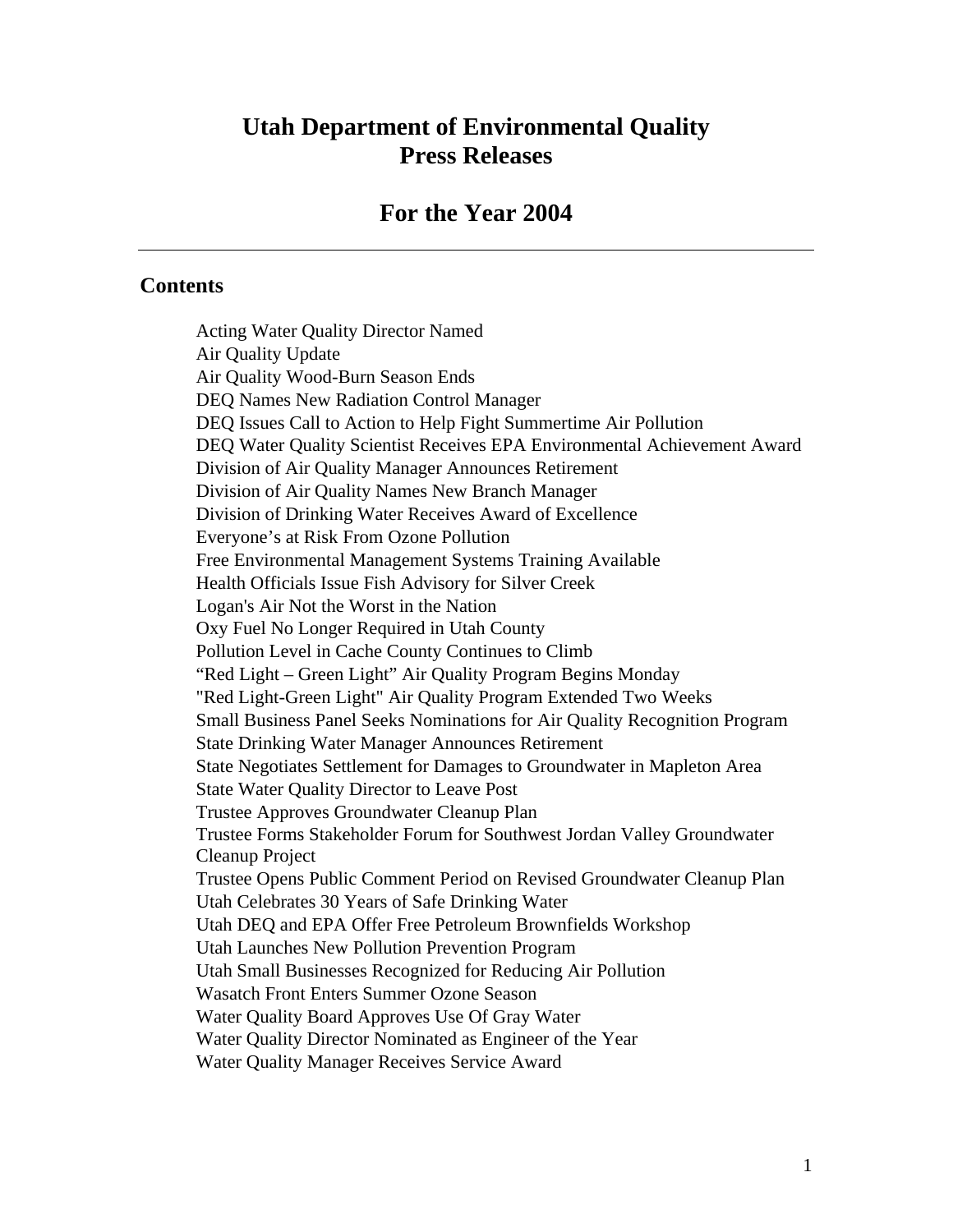## **Air Quality Update**

January 16, 2004

Contacts:

Laura Vernon, Utah Department of Environmental Quality, 801.554.4944 Mike Weibel, Bear River Health Department, 435.994.1122

The air quality alert in Cache County has changed from "very unhealthy" to "unhealthy." The red wood-burn condition is still in effect. The health advisory is for sensitive individuals. Children, the elderly and those with respiratory and heart disease should avoid prolonged or heavy exertion outdoors.

"We are pleased the levels of pollution are somewhat lower, but the situation is still serious," Air Quality Division Director Rick Sprott said.

Residents are encouraged to "Choose Clean Air" by carpooling, using mass transit, consolidating trips, conserving energy, avoiding traffic delays, obeying the speed limit and limiting their car's idling time. More ideas are available on the Web at www.cleanair.utah.gov.

As the final regulatory monitoring methods for measuring particulate matter results were performed, the real-time values of particulate pollution reported for Cache County turned out to be lower. However, the final pollution levels still far exceed the health standard. Therefore, the health advisory and actions for curbing pollution are still valid.

The real-time monitoring instruments and methods allow scientists to measure pollution every hour, but the ultimate measure of particulate matter comes from a paper filter used for an entire 24-hour period. The filters must then be dried and weighed in a laboratory. This process is too lengthy to allow regulators to warn the public in advance of increasing pollution. The real-time monitors take readings hourly but are known to be affected by humidity.

State scientists have already made adjustments to account for humidity, but the extraordinarily high values over the past few days entered new territory never experienced in the nation. The correction factors are now being updated to adapt to the extreme inversion and humidity experienced in Cache County.

"We are ensuring our methods and health advisories are as accurate as possible, ensuring the public is protected without being alarmist," Sprott said.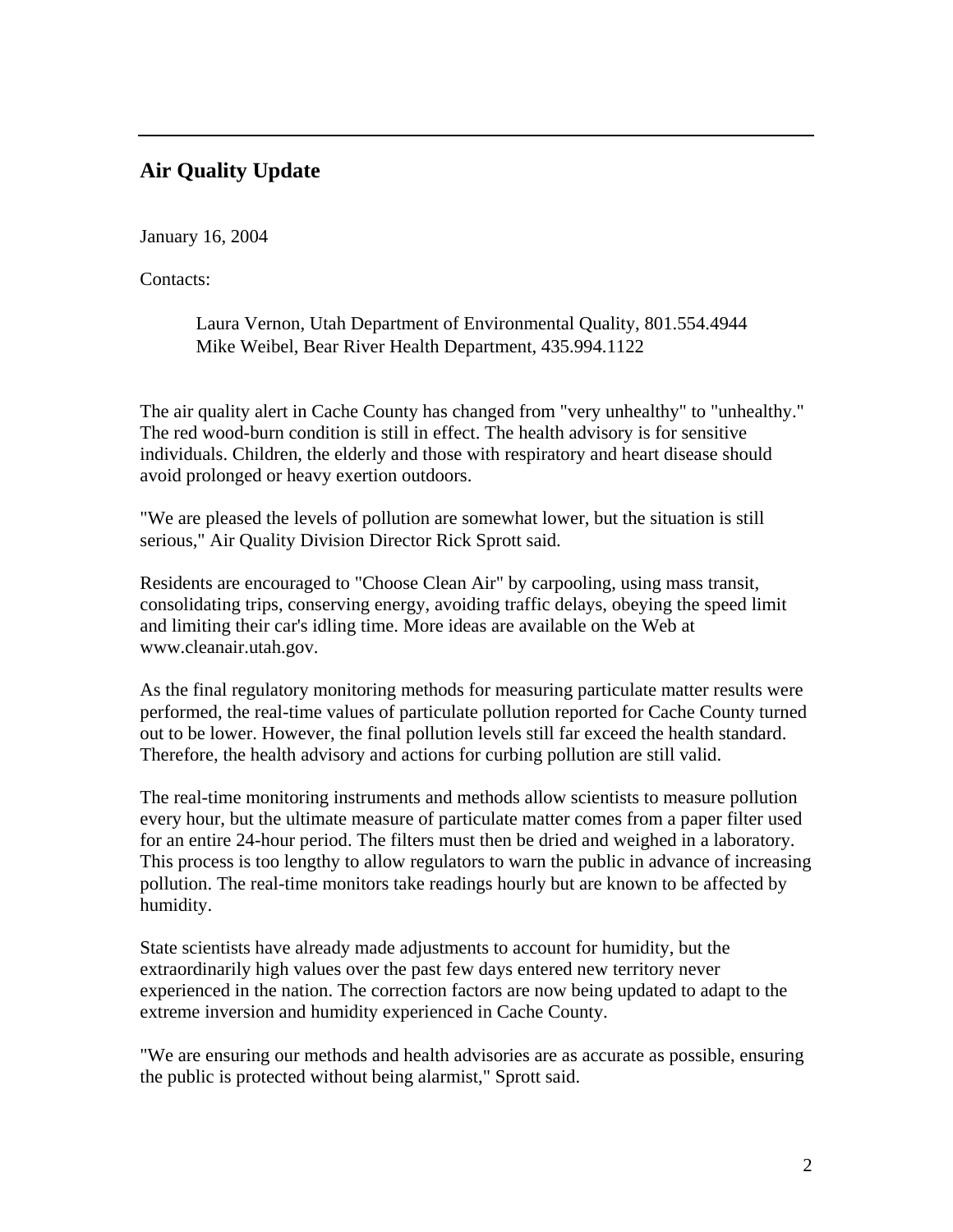### **Pollution Level in Cache County Continues to Climb**

January 16, 2004

Contacts:

Rick Sprott, Division of Air Quality Director, 801.536.4000 Laura Vernon, UDEQ Public Information Officer, 801.536.4484

(Salt Lake City, Utah) - The particulate matter pollution level in Cache County is getting worse as the inversion persists. The level is at 184 micrograms per cubic meter, which is two and a half times above the health standard of 65. This level is the highest ever recorded in Utah since monitoring of fine particulate matter began four years ago.

"The air is very unhealthy and we are concerned about the high level of pollution," said Division of Air Quality Director Rick Sprott.

A red wood-burn condition and a health advisory for the general population are in effect for Cache County. All individuals should avoid prolonged exertion outdoors. A red wood-burn condition prohibits the use of wood- and coal-burning fireplaces and stoves.

Sprott said that everyone can help reduce pollution. "We all need to take action. Since cars cause 50 percent of the pollution, driving less or not at all will make a difference."

Activities that will help bring pollution levels down include carpooling, using mass transit, postponing errands, consolidating trips, conserving energy, telecommuting, avoiding traffic delays, limiting your car's idling time, obeying the speed limit and keeping your car well-tuned.

More ideas are available on the Web at www.cleanair.utah.gov.

According to Sprott, the Bear River Health Department and City of Logan have proactively implemented a number of programs in the last two years to help curb pollution.

They include a mandatory wood-burn control program and a smoking vehicle program. The Logan City Power Plant has replaced diesel engines with natural gas. The lights on Main Street in downtown Logan are timed to ease congestion. The heating plant at Utah State University now runs on natural gas instead of coal.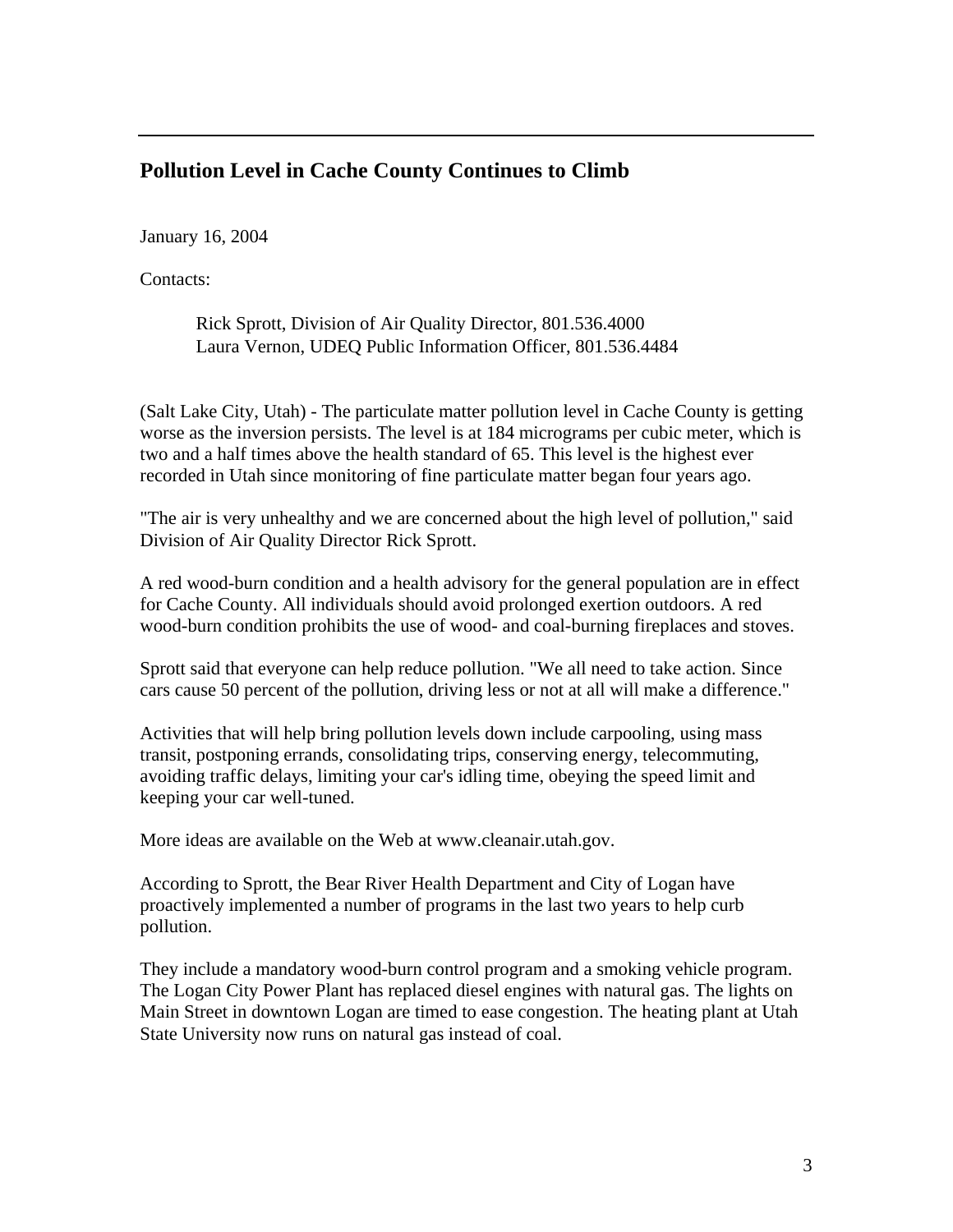"City and county leaders, the university and the local health department have implemented a variety of voluntary measures to bring pollution levels down, but we still need help from everyone during this time," Sprott said.

State air quality officials are consulting with city, county, local health department and university leaders to discuss more ways to reduce pollution.

As always, monitoring of the air will continue during the weekend.

# **Logan's Air Not the Worst in the Nation**

January 23, 2004

Contact:

Rick Sprott, Division of Air Quality Director, 801.536.4000

(Salt Lake City, Utah) - Logan does not have the worst air in the nation, officials said today. Logan may have had the highest readings for the last few days, but it's not a record and other areas of the country have dirty air almost all year long.

Although preliminary numbers indicated that Logan had record-breaking pollution levels in Utah and the nation last week, the real numbers from paper filters weighed in a laboratory painted a more accurate picture. The pollution levels turned out to be significantly lower, but they were still twice the health standard.

"That leaves a lot of work to do to cut pollution and protect health. The problem is real," said Air Quality Division Director Rick Sprott. "We use the preliminary numbers to notify people of current conditions and actions they can take to reduce pollution," Sprott said. "Our first priority is to protect public health."

According to Sprott, extreme humidity and low temperatures skewed the readings on the real-time monitoring instruments. These instruments allow scientists to measure pollution every hour. However, the ultimate measure of particulate matter comes from a paper filter used for an entire 24-hour period. The filters are then dried and weighed in a laboratory.

"Scientists have already made adjustments to account for humidity, but the high humidity and extreme inversion in the past few weeks entered new territory," Sprott said. "The instruments have been corrected to adapt to these conditions."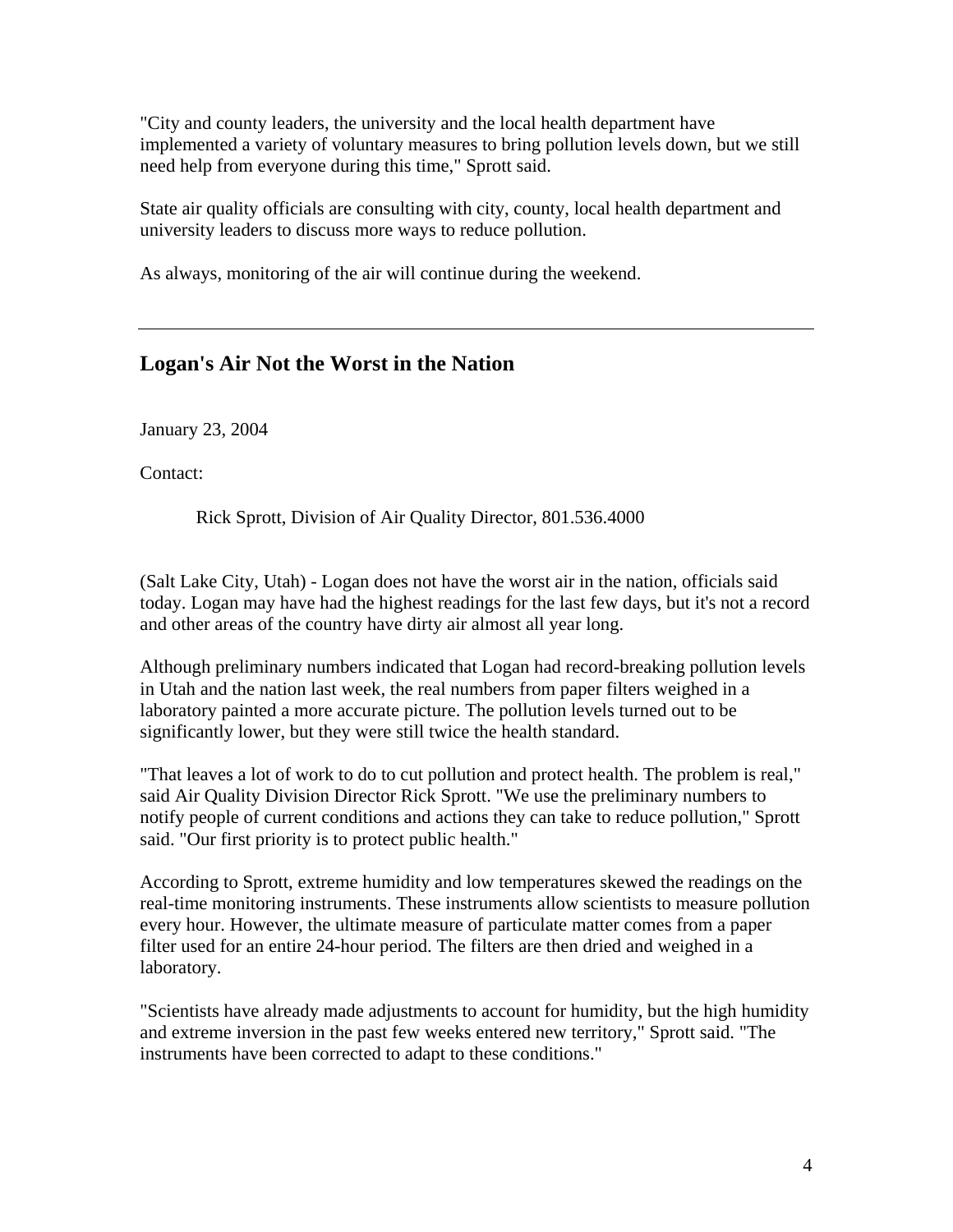Cache Valley is unique because it is much smaller and narrower than the Salt Lake Valley. In addition, snow cover and dense fog are common. "All these ingredients make the perfect recipe for pollution in spite of its modest population and industry," Sprott said.

Logan City, the Bear River Health Department and Utah State University (USU) have taken proactive measures in the last two years to reduce pollution.

For example, the health department established a wood-burn control program and a smoking vehicle program with police enforcement and a hotline. Logan City synchronized traffic lights on Main Street that reduced congestion by 100 percent. The city also converted from diesel to natural gas at the municipal power plant. USU replaced its coal-fired heating plant with a modern natural gas plant. USU also uses natural gas buses for on-campus shuttles.

"We recognized early on that we could take preventative measures, and residents have been very supportive," said Lloyd Berentzen, acting director of the Bear River Health Department. "While the situation is still serious, it's not as bad as it could have been without these changes."

To help reduce pollution during the current inversion episode, Logan City has curtailed road crews, required city employees to carpool or use mass transit, obtained electricity from the grid rather than run its plant and had some businesses close "drive-through windows" to reduce idling.

"The community has really come together to do extraordinary things," said Logan City Mayor Douglas Thompson. "I'm proud of the work we've done, but there's still more to do."

One additional action being taken is research. State air quality scientists and USU faculty are conducting joint research to better characterize the extraordinary situation in Cache Valley to find solutions.

"We feel it is important for us to take a role in finding solutions now and in the future," said Darrell Hart, USU assistant vice president for facilities. "Not only do we live and work in the community, we also have highly qualified staff and concerned leaders willing to make a difference."

The Division of Air Quality will continue to work with local officials and USU to find immediate steps to reduce pollution this season and in the future. The greatest challenge will be to find enough emission reductions to meet the health standards during these extraordinary conditions.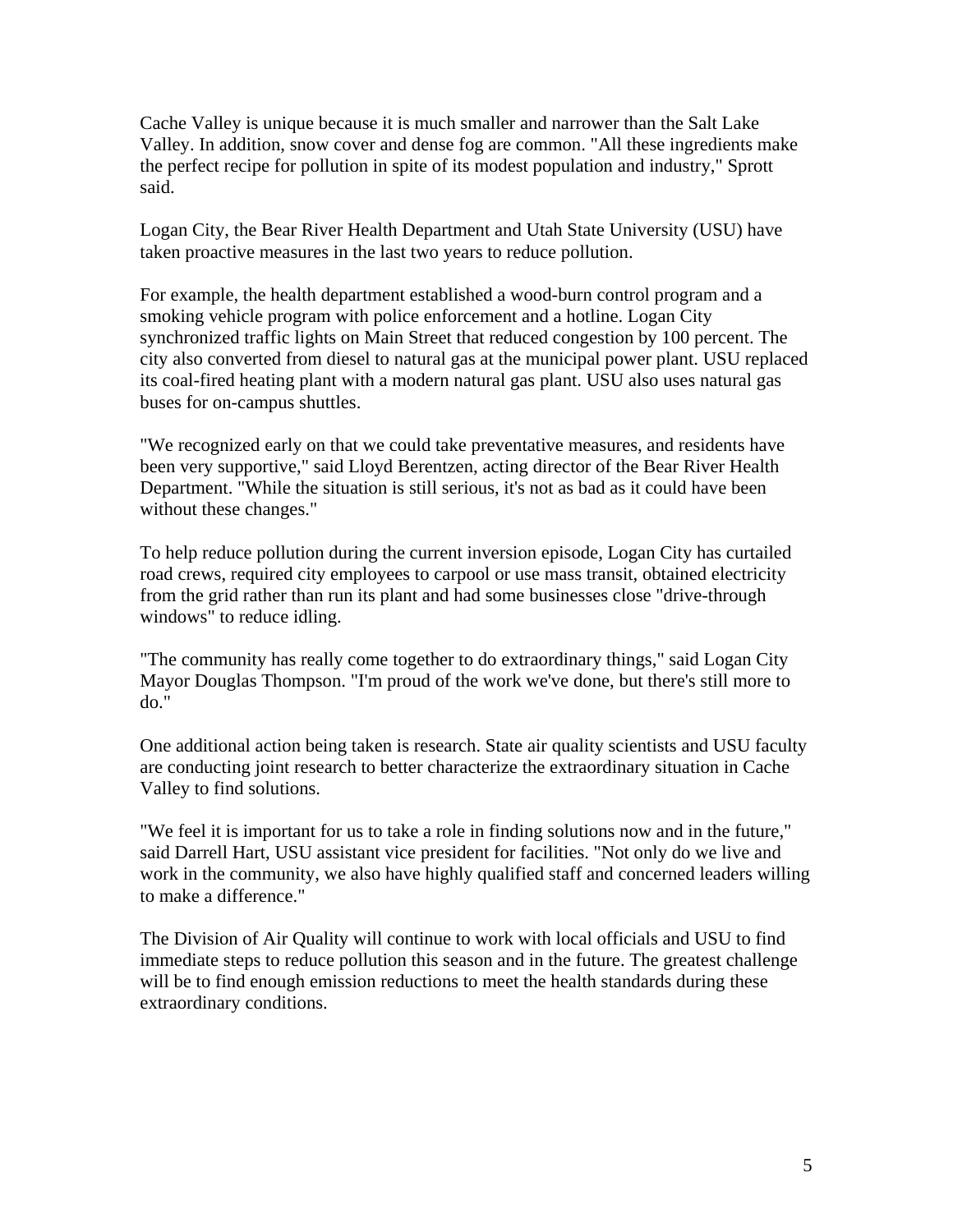### **DEQ Names New Radiation Control Manager**

February 2, 2004

Contacts:

Dane Finerfrock and Loren Morton, Utah Division of Radiation Control, 801.536.4250

(Salt Lake City, Utah) - Loren Morton has been promoted to manager of the Radioactive Waste and Environmental Monitoring Section in DEQ's Division of Radiation Control. Dane Finerfrock vacated the position in November when he was appointed division director.

Morton has been the division's senior hydrogeologist for nine years, specializing in radioactive waste and uranium mill tailings. He's been instrumental in licensing and monitoring low-level radioactive waste landfills as well as plans for cleanup of the Moab Mill Tailings.

He also worked for DEQ's Division of Water Quality for 10 years as a hydrogeologist in the ground water protection and underground injection control programs.

"Loren knows radioactive waste issues well because he has dealt with them firsthand for many years," Finerfrock said. "His experience and technical ability are tremendous assets."

As section manager, Morton will oversee a staff of 11 scientists and engineers and a number of programs, including regulation of low-level radioactive waste facilities, radioactive materials and uranium mills; ground water discharge permits; and radon outreach and prevention.

"I look forward to carrying on the good work done in the past and continuing my association with an excellent staff as we work together to protect the environment," Morton said.

Morton is a member of the Association of Ground Water Scientists and Engineers and the Utah Geological Association. He is a licensed professional geologist.

Morton earned his geology degrees from Brigham Young University. His past experience includes working for the U.S. Bureau of Reclamation as an engineering geologist.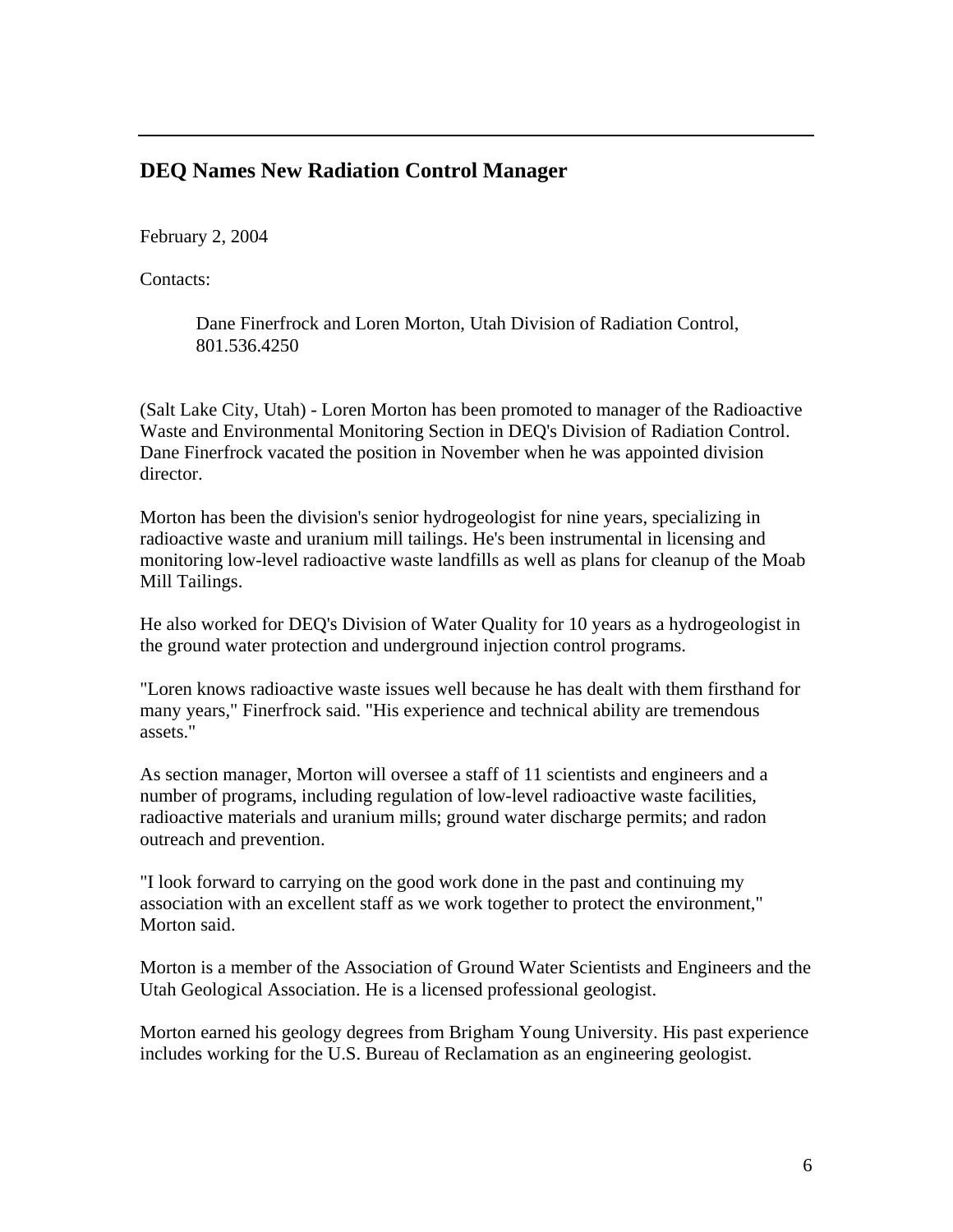## **"Red Light-Green Light" Air Quality Program Extended Two Weeks**

February 26, 2004

Contacts:

Rick Sprott, Division of Air Quality Director, 801.536.4000 Cheryl Heying, Division of Air Quality Planning Manager, 801.536.4015

(Salt Lake City, Utah) - The Department of Environmental Quality's "Red Light - Green Light" program, which curtails wood burning during winter inversions, has been extended two weeks to March 14 in Cache, Weber, Davis, Salt Lake and Utah counties.

State air quality officials and the Bear River Health Department have extended the program, which normally runs Nov. 1 to March 1, because of continuing winter conditions and the possibility of more inversions. Inversions trap pollution near the ground where it can impact respiratory health, especially for children, the elderly and those with respiratory illnesses.

"With snow still on the ground and inversions still hanging around, it makes sense to extend the program so that people know when to protect themselves and how they can help keep the air clean," said Division of Air Quality Director Rick Sprott.

"When it comes to public health, it's better to be cautious and protective," he said. "We've had a challenging winter, especially in Cache County."

Through March 14, residents are asked to adhere to the wood-burn control program and follow any health advisories that may be issued.

As a reminder, wood-burn conditions are identified as "red, yellow, and green." A "red" condition indicates burning is prohibited, "yellow" means a voluntary no burn, and "green" means burning is allowed.

Residents are asked to drive as little as possible during "red" and "yellow" days because cars contribute significantly to the area's air pollution. More information on actions residents can take to reduce pollution is available on the "Clean Air Utah" web site at www.cleanair.utah.gov.

Also, during this extension period, fines can be levied against individuals who use a wood-burning fireplace or stove during a red-burn condition. A first-time offender is charged up to \$25; a second-time offender pays \$50 to \$150; and a third-time offender faces fines from \$150 to \$299.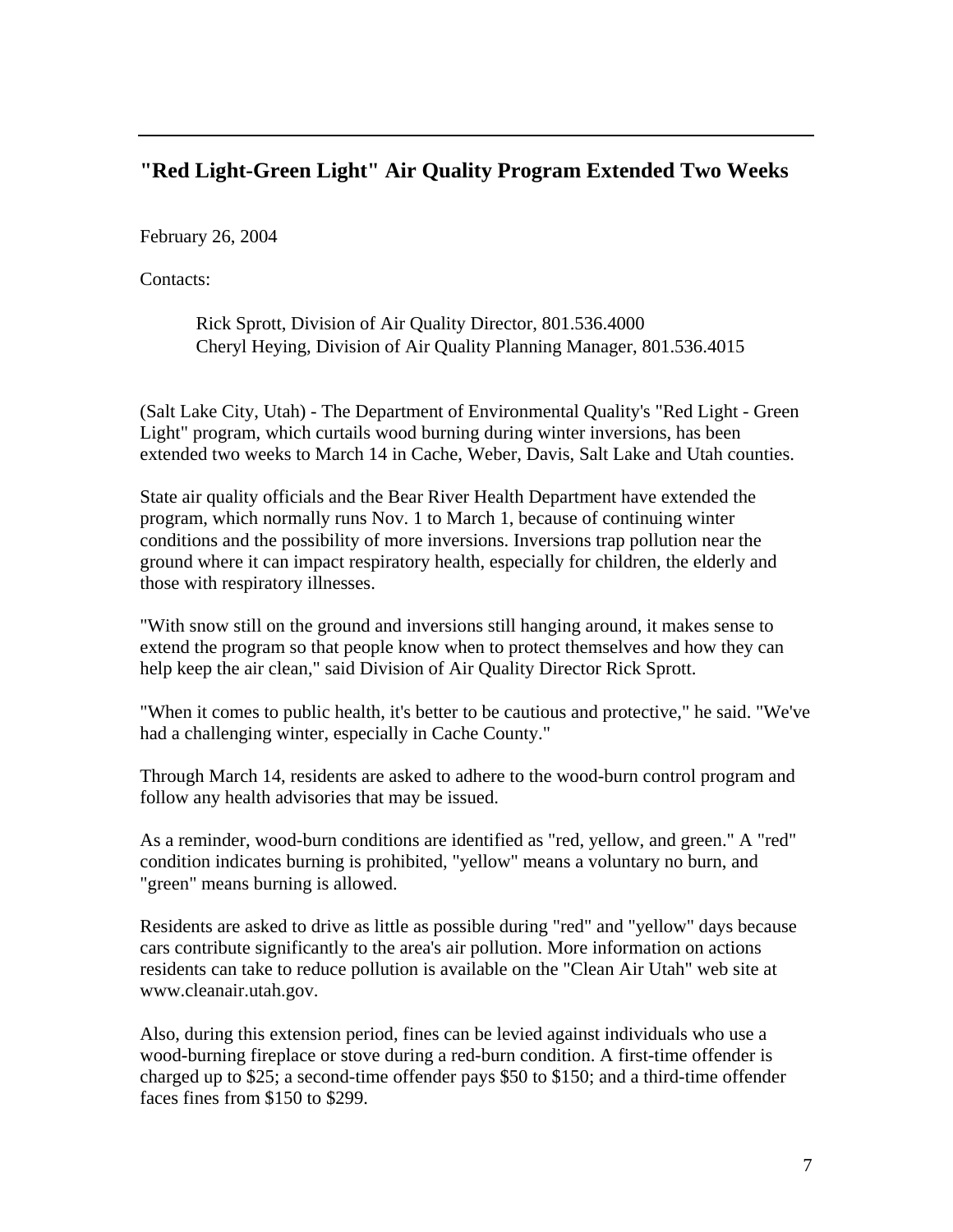The "Red Light - Green Light" program reduces particulate air pollution (PM10 and PM2.5) and carbon monoxide. PM10 particles are 10 microns or less in diameter, approximately 1/10 of the diameter of human hair. PM2.5 are particles smaller than PM10.

Pollution conditions are monitored by DEQ's Division of Air Quality and announced daily by newspapers, television and radio stations. Recorded updates can be obtained from the Air Pollution Index Hotline at 975-4009 for Salt Lake and Davis counties and (800) 228-5434 elsewhere, and on the "Clean Air Utah" web site at www.cleanair.utah.gov.

Cache County residents may call (435) 792-6612 for recorded daily updates on the woodburn conditions in their area. Residents may also report illegal burning on "red days" by calling (435) 792-6611.

### **Air Quality Wood-Burn Season Ends**

March 12, 2004

Contacts:

Cheryl Heying, Division of Air Quality Planning Manager, 801.536.4015 Bob Dalley, Air Monitoring Center Manager, 801.887.0762

(Salt Lake City, Utah) - The Utah Department of Environmental Quality (DEQ) announces the end of this season's "Red Light, Green Light" air quality program, which curtails wood burning along the Wasatch Front and Cache County during winter inversions, on Sunday, March 14. The program normally ends March 1, but because of continuing winter conditions and the possibility of more inversions, DEQ decided to extend this winter's program by two weeks.

During the season, which began Nov. 1, 2003, the Division of Air Quality called 23 "red" days and four "yellow" days in Salt Lake and Davis counties; 15 "red" days and three "yellow" days in Utah County; and nine "red" days and 12 "yellow" days in Weber County.

Furthermore, in January 2003, the Bear River Health Department implemented a mandatory wood-burn program for Cache County as a measure to improve air quality. The local health department called 25 "red" days and four "yellow" days in Cache County.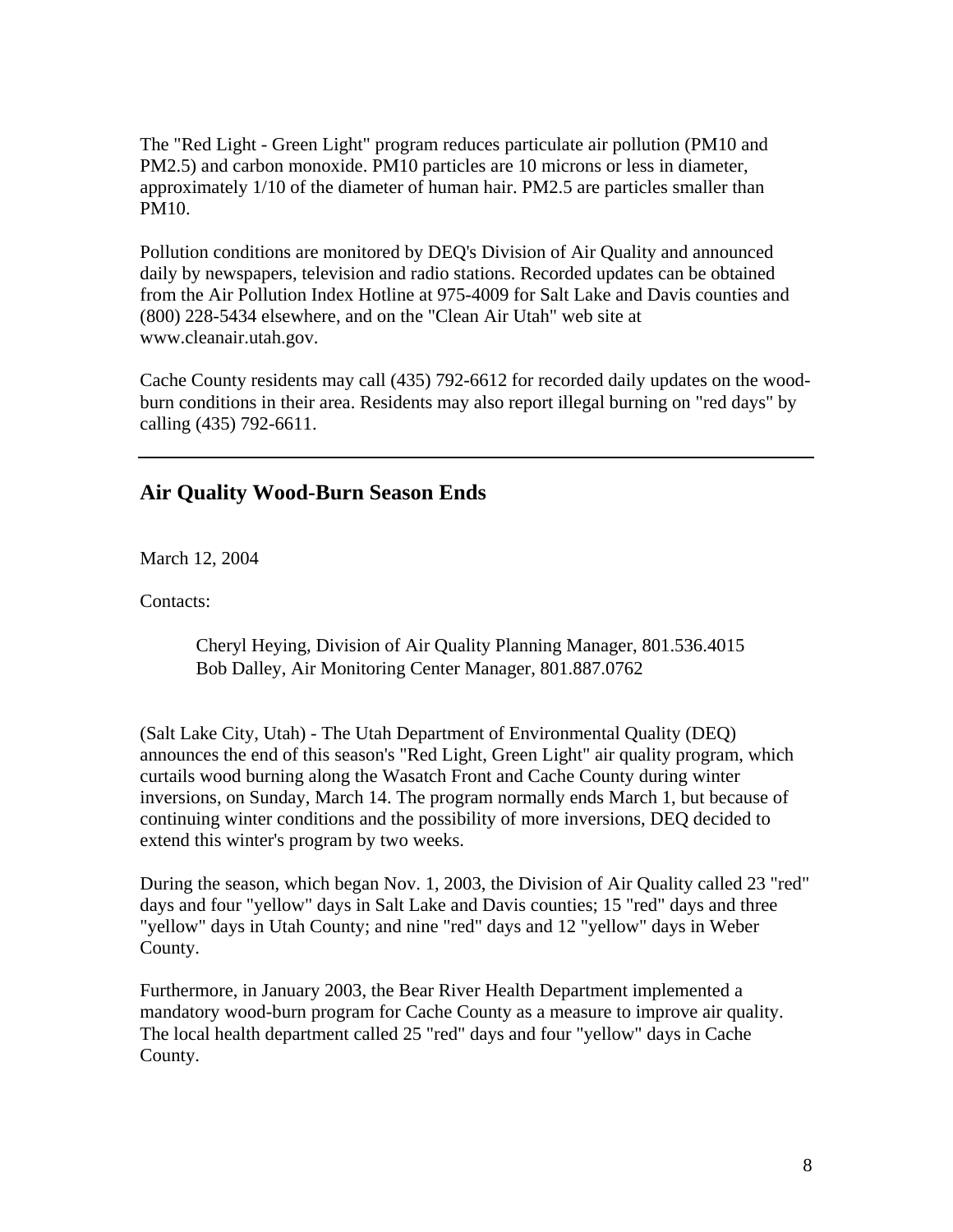"The good news is that even though we had a challenging winter, especially in Cache County, we are still in compliance with the federal health standards," Division of Air Quality Director Rick Sprott said.

"We were impressed with the voluntary actions taken by individual citizens, local businesses and community leaders on behalf of our air quality," he said. "The individual actions each of us took collectively made a difference. I encourage the public to keep up the good work."

Wood-burning conditions are identified as "Red, Yellow, Green" - similar to traffic lights. The program is used to notify citizens when they can burn wood in a fireplace, depending upon pollution levels. "Red" means burning is prohibited and people are asked to reduce vehicle trips, use mass transit and conserve energy. Likewise, industries are asked to minimize their release of air pollutants and ensure that air pollution control equipment is functioning properly. "Yellow" means a voluntary no burn, and "green" means burning is allowed.

Particulate matter (PM2.5 and PM10) is the primary winter pollutant. Wood burning produces soot and dust that are components of particulate, as are emissions from vehicles and other engines. Fine particles can become lodged in delicate lung tissue, decreasing lung function, especially for people with respiratory and cardiovascular ailments.

#### **Division of Air Quality Manager Announces Retirement**

March 12, 2004

Contacts: Marv Maxell and Rick Sprott, Division of Air Quality, (801) 536-4000

(Salt Lake City, Utah) - Marv Maxell, manager of the Air Standards Branch in DEQ's Division of Air Quality, has announced his retirement after 30 years of service with the State of Utah. Maxell's last day is Friday, March 12.

"I've had more opportunities in Utah than I could have had anywhere else in the Rocky Mountains," Maxell said. "I feel I have worked through many issues to do the right thing for the environment and public health."

One of Maxell's accomplishments was writing the fugitive dust rule. It was the result of eight years of work with the Association of General Contractors and the Wasatch Front Regional Council to control dust at construction sites and gravel pit operations. The reconstruction of I-15 was the first major project in the western United States to be permitted for fugitive dust by a state agency.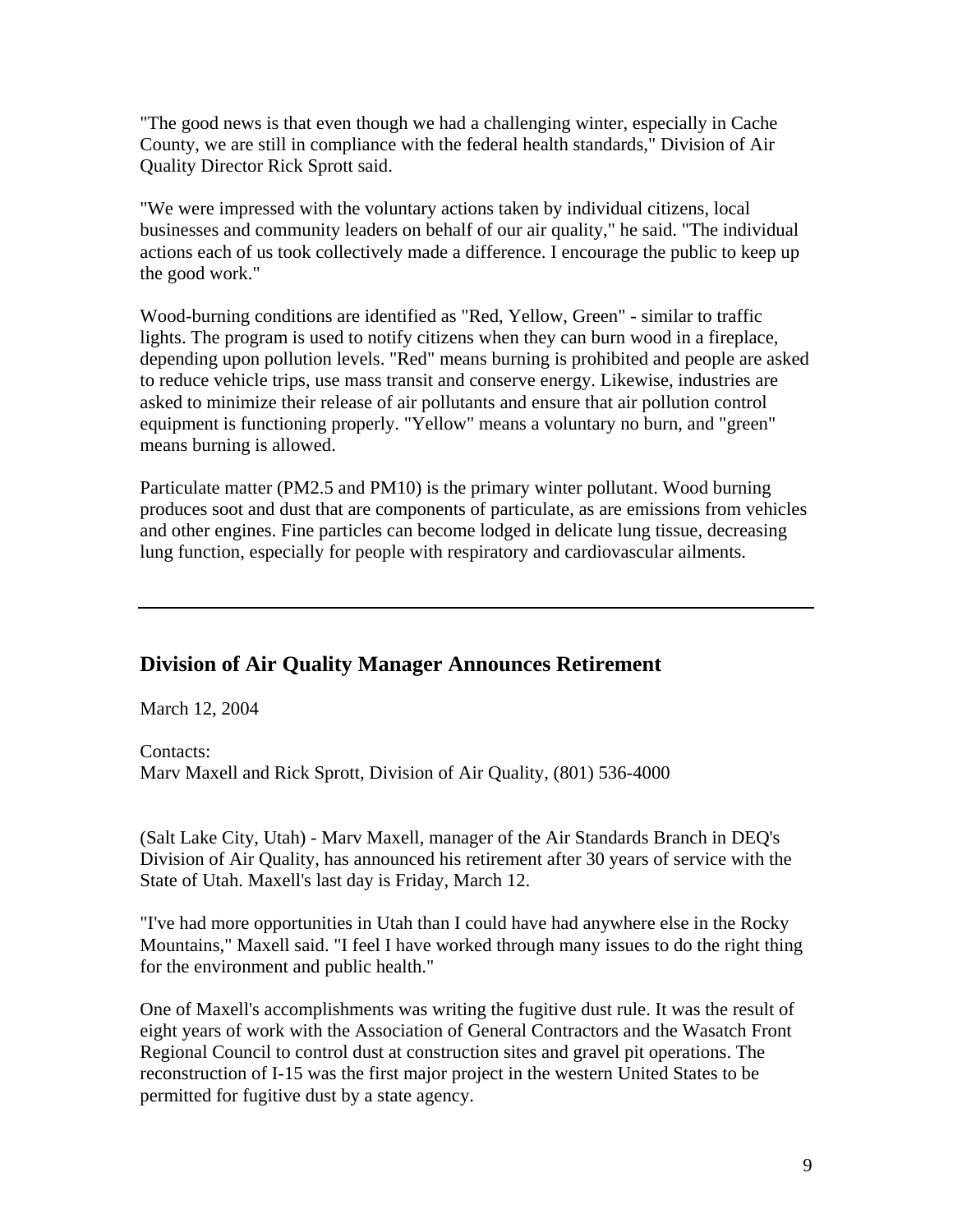"Marv has made many noteworthy contributions to communities all over the state to improve air quality and visibility," said Rick Sprott, director of the Division of Air Quality. "His personal style and sense of humor, even during the toughest times, will be fondly remembered for many years."

Maxell began working for the State of Utah in 1973 as a water biologist for the Division of Wildlife Resources. Two years later he went to the Bureau of Water Pollution Control and established Utah's first water monitoring program.

In 1979 he became the manager of the Bureau of Environmental Chemistry at the State Health Lab. For a year in 1981 he was acting director of the Division of Environmental Health, after which he became assistant director of the Division.

For six years starting in 1986 Maxell was the assistant director of the Bureau of Air Quality in charge of cleaning up toxic waste sites now known as Superfund sites. Then in 1992 he became the Division of Air Quality's Air Standards Branch manager in charge of compliance and air monitoring. He established Utah's hazardous air pollutants program and hired the Division's first toxicologist.

Born in Nebraska and raised in Colorado, Maxell holds a bachelor's degree in biology from Fort Lewis College and master and doctoral degrees in zoology from the University of Wyoming.

### **Division of Drinking Water Receives Award of Excellence**

March 15, 2004

Contact:

Kevin Brown, Division of Drinking Water Director, (801) 536-4200

(Salt Lake City, Utah) - Utah Department of Environmental Quality's Division of Drinking Water has received an award of excellence and has been recognized as the 2003 Associate Member of the Year by the Rural Water Association of Utah.

"We're honored to receive this award," said Kevin Brown, director of the Division of Drinking Water. "We appreciate working in cooperation with the association to make sure water system operators in Utah are providing the best drinking water in the nation."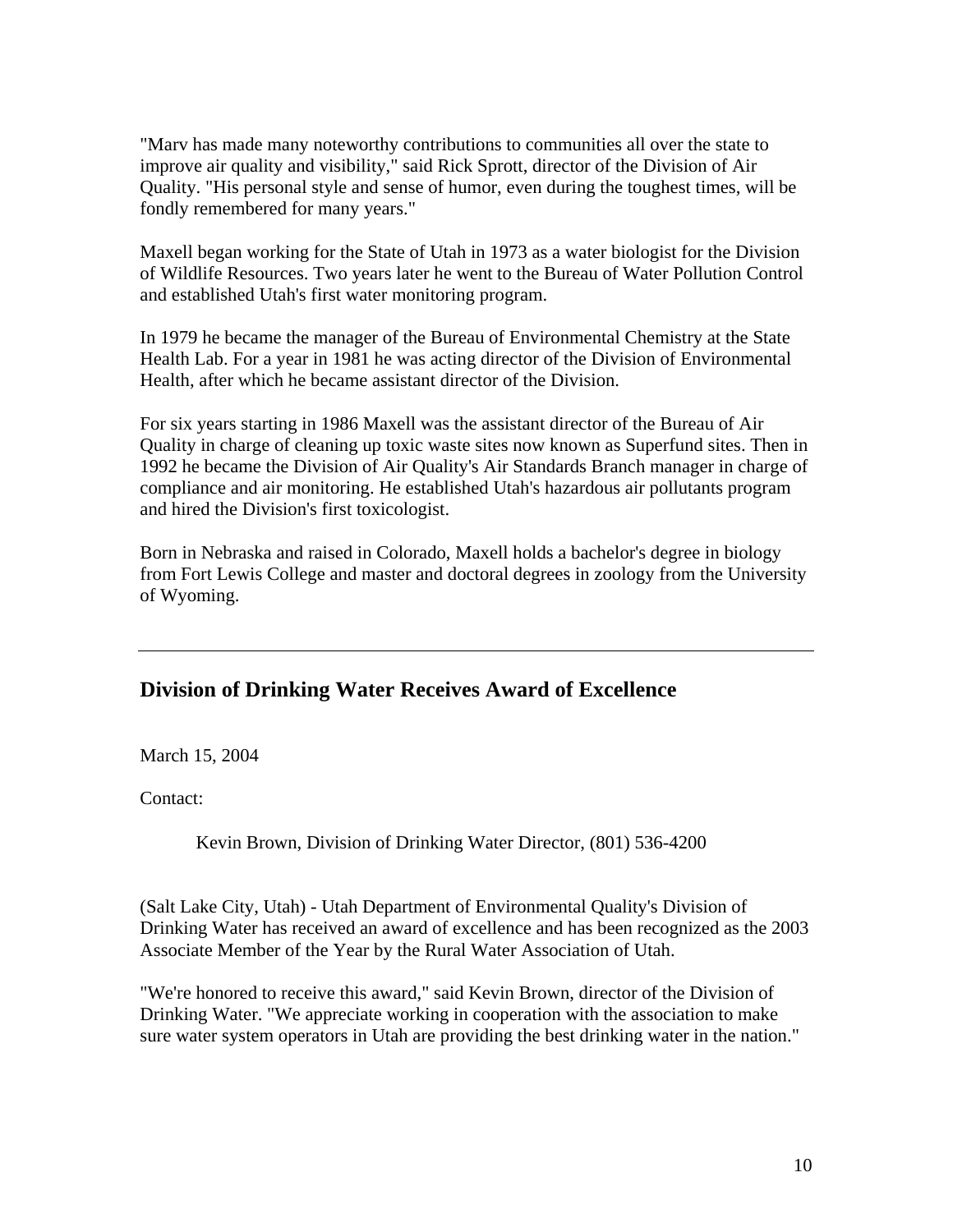The division works with association members to provide operator certification training and help in preparing consumer confidence and monitoring reports. The division also offers training at the association's winter and summer conferences.

"We work hand in hand to achieve compliance and provide quality services," Brown said.

The Division of Drinking Water was honored with the award February 25 at the Rural Water Association of Utah's winter conference, which is the third largest Rural Water Association conference in the nation, behind Kansas and Texas. More than 1,500 water industry professionals attend each year.

More information about the Utah Division of Drinking Water is available on the Web at www.drinkingwater.utah.gov. The Rural Water Association of Utah also has a Web site at www.rwau.net (opens in a new window).

## **Trustee Forms Stakeholder Forum for Southwest Jordan Valley Groundwater Cleanup Project**

March 16, 2004

Contact:

Dianne Nielson, Natural Resource Damage Trustee, (801) 536-4402

(Salt Lake City, Utah) - Natural Resource Damage Trustee Dianne Nielson announces the formation of a Stakeholder Forum for the Southwest Jordan Valley Groundwater Cleanup Project.

The purpose of the Forum is to share information with affected parties, facilitate a better understanding of technical issues and discuss issues surrounding the cleanup of groundwater contamination by historical mining activities in the Oquirrh Mountains in Salt Lake County.

"This Forum is a response to requests from the public that communication be strengthened," Nielson said. "It is in addition to formal public comment periods, which will remain an important part of the overall process."

The Forum consists of representatives from area private well owners; environmental groups; duck clubs; Salt Lake County; cities of Copperton, Herriman, South Jordan, West Jordan and Riverton; U.S. Environmental Protection Agency; U.S. Geological Survey; U.S. Fish and Wildlife Service; Department of Environmental Quality; Division of Oil, Gas and Mining; Division of Water Rights; Jordan Valley Water Conservancy District; and Kennecott Utah Copper Corporation.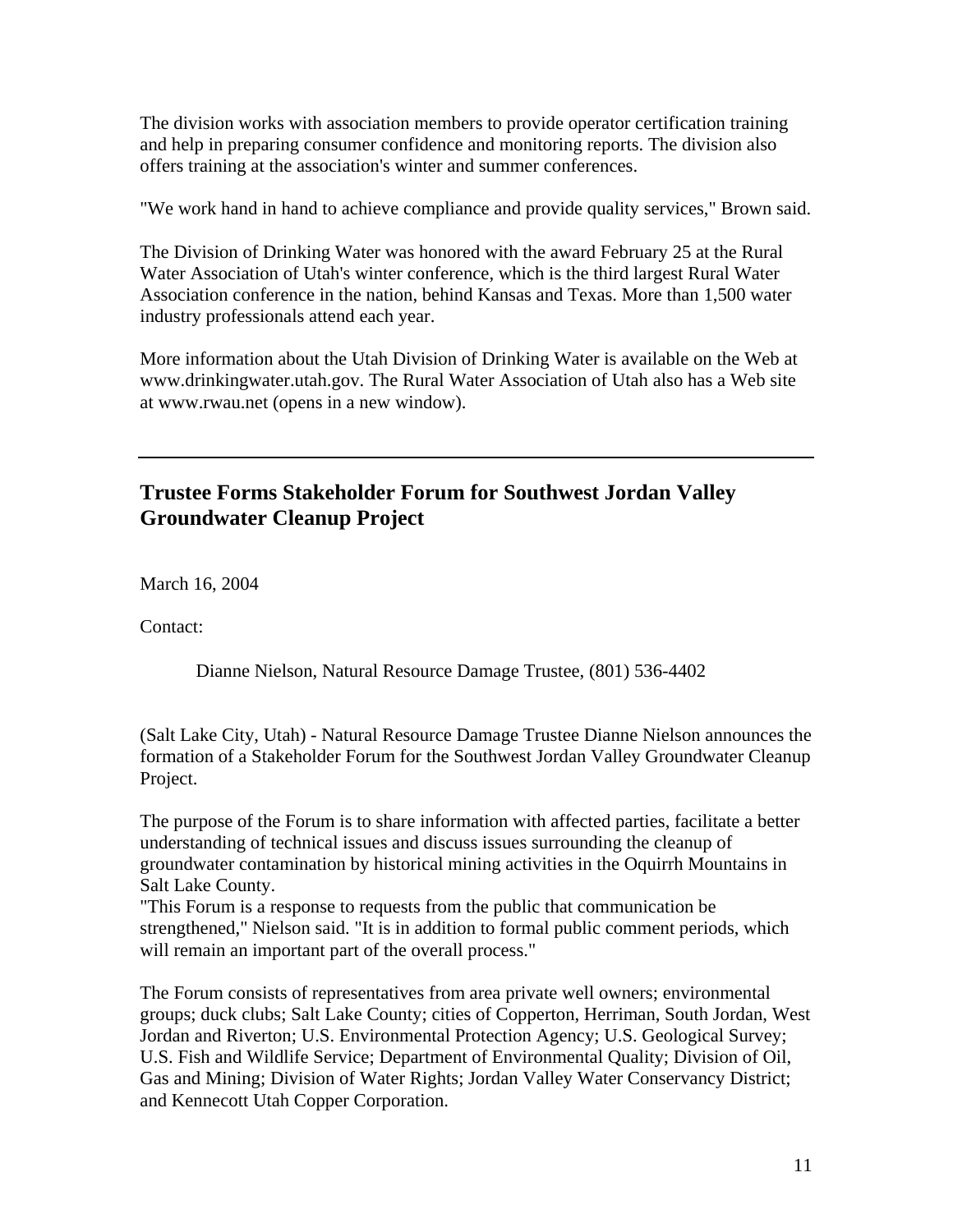Nielson chairs the Forum and will work with a vice chair, selected by Forum members, to develop agendas. The Forum will meet at least quarterly. Discussions will focus on agenda items and will be limited to those issues over which the Trustee has authority, Nielson said.

The Forum's first meeting will be Wednesday, March 17 at 5:30 p.m. at the South Jordan City Council Chambers, 1600 W. Town Center Dr., in South Jordan.

"Members of the public are welcome to attend meetings and listen to the presentations and Forum discussions," Nielson said. No formal votes will be taken.

Meeting agendas and summaries will be posted on the Web at www.deq.utah.gov/issues/nrd/index.htm.

Kennecott Utah Copper Corporation, in partnership with the Jordan Valley Water Conservancy District, is proposing to extract and treat sulfate-contaminated groundwater in southwest Salt Lake County. The resulting municipal-quality drinking water will be distributed by the Jordan Valley Water Conservancy District to the cities of West Jordan, South Jordan, Riverton and Herriman. This treatment process will also help Kennecott contain the contaminated groundwater plumes.

The Trustee's public comment period on the proposal closed in late November. Nielson is reviewing public comments and finalizing the response summary.

### **Water Quality Director Nominated as Engineer of the Year**

March 23, 2004

Contacts:

Don Ostler and Kiran Bhayani, Division of Water Quality, (801) 538-6146

(Salt Lake City, Utah) - The American Academy of Environmental Engineers has nominated Utah Division of Water Quality Director Don Ostler as one of eight nominees to the Utah Engineers Council for the 2004 Engineer of the Year award.

"Don has made significant contributions as a professional engineer and a leader, using engineering principles to implement programs to protect and enhance water quality in Utah and serve as models for national programs," said Dianne Nielson, executive director of the Utah Department of Environmental Quality.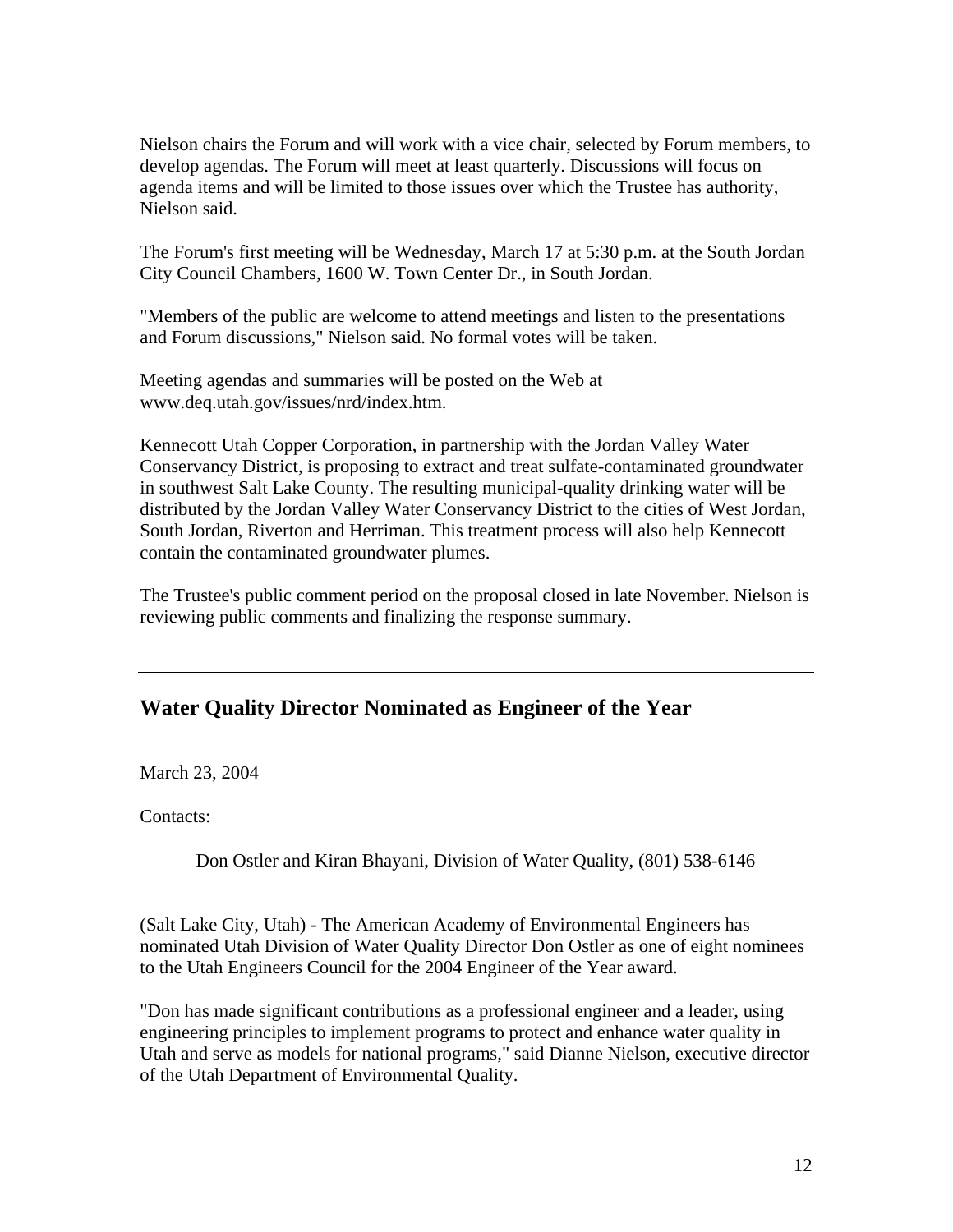"I'm honored to be nominated for this award," Ostler said. "It is a pleasure and privilege to work as an environmental engineer, contributing to the field, protecting and improving water quality in Utah and providing expertise on national issues."

As director of the Division of Water Quality since 1988, Ostler has provided leadership in the development of projects and programs to protect and improve water quality in Utah. He's been involved in various programs such as construction grants, state wasterwater loans, groundwater protection, animal waste management and water restoration plans.

He is associated with the Association of State and Interstate Water Pollution Control Administrators, the Western State Water Council's Water Quality Committee and Utah Soil Conservation Commission. He has served as chairman of the Bear River Commission's Water Quality Committee and as a member of the University of Utah's Civil Engineering Advisory Committee.

Ostler's career in environmental engineering began more than 30 years ago. He has a bachelor's degree and a master's degree in civil engineering from the University of Utah. He's been a registered professional engineer since 1971.

Individuals nominated for the 2004 Engineer of the Year award exemplify the highest professional engineering standards and practices, and demonstrate significant enduring benefit at local, state and national levels.

### **Division of Air Quality Names New Branch Manager**

April 13, 2004

Contacts:

Rick Sprott, Air Quality Division Director, (801) 536-4000 Bryce Bird, Air Standards Branch Manager, (801) 536-4000

(Salt Lake City, Utah) - Utah Division of Air Quality Director Rick Sprott has named Bryce Bird as the new manager of the Air Standards Branch. Bird replaces Marv Maxell, who retired in March after 30 years with the State of Utah. Bird has been serving as the manager of the branch's Hazardous Air Pollutants Section.

"Bryce is the right person to step into this job," Sprott said. "He has provided outstanding leadership to a staff that has accomplished great work. And just as important, he is committed to doing the right thing for the environment and improving Utah's quality of life."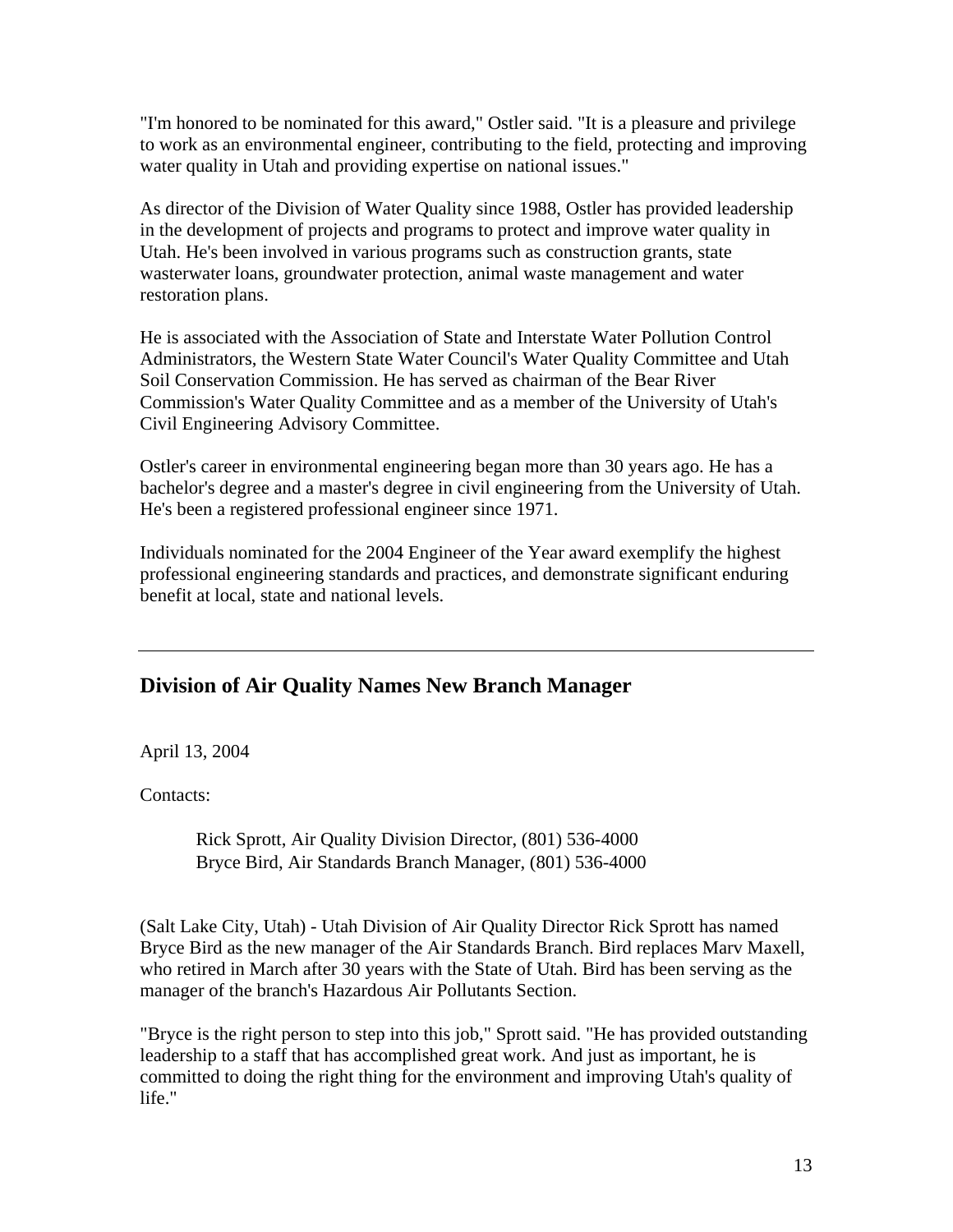As manager of the Air Standards Branch, Bird will ensure that citizens have the best available information about the air they breathe, assist companies in maintaining compliance with air quality regulations and fairly resolve violations of air quality regulations. Furthermore, he will ensure that generators of air pollution apply all required practices to reduce the amount of pollutants they release into the air.

"We have a proven track record at doing our job of protecting the health and environment of the citizens of Utah," Bird said. "I'm looking forward to building on our successes and continuing to move our work forward in a positive direction."

Bird earned a bachelor's degree in biology from the University of Utah in 1991. He began his career with the State of Utah in DEQ's Division of Environmental Response and Remediation in 1991 as an environmental technician, moving to the Division of Air Quality in 1992 to work as an environmental scientist. In 1999, he became manager of the Division of Air Quality's Hazardous Air Pollutants Section.

## **Water Quality Manager Receives Service Award**

May 10, 2004

Contact:

Walt Baker, Division of Water Quality, (801) 538-6088

(Salt Lake City, Utah) - Walter L. Baker, manager of the Engineering and Water Quality Management Branch in the Utah Division of Water Quality, received the Water Environment Association of Utah's Grant K. Borg Extraordinary Service Award, which recognizes long-term commitment and achievement in the area of water quality improvement in Utah. Baker joins 11 leaders in the field of water environment who have received the award since it was implemented in 1983.

"This award is a tremendous and humbling honor," Baker said. "Grant Borg is known in the circle of water quality professionals as a giant. It's humbling to have my name in the same sentence as his."

As a civil and environmental engineer and Division of Water Quality branch manager, Baker's responsibilities include overseeing loans and grants for wastewater infrastructure; administering Utah's water quality standards and clean lakes program; and overseeing the certification program for the state's wastewater facilities operators.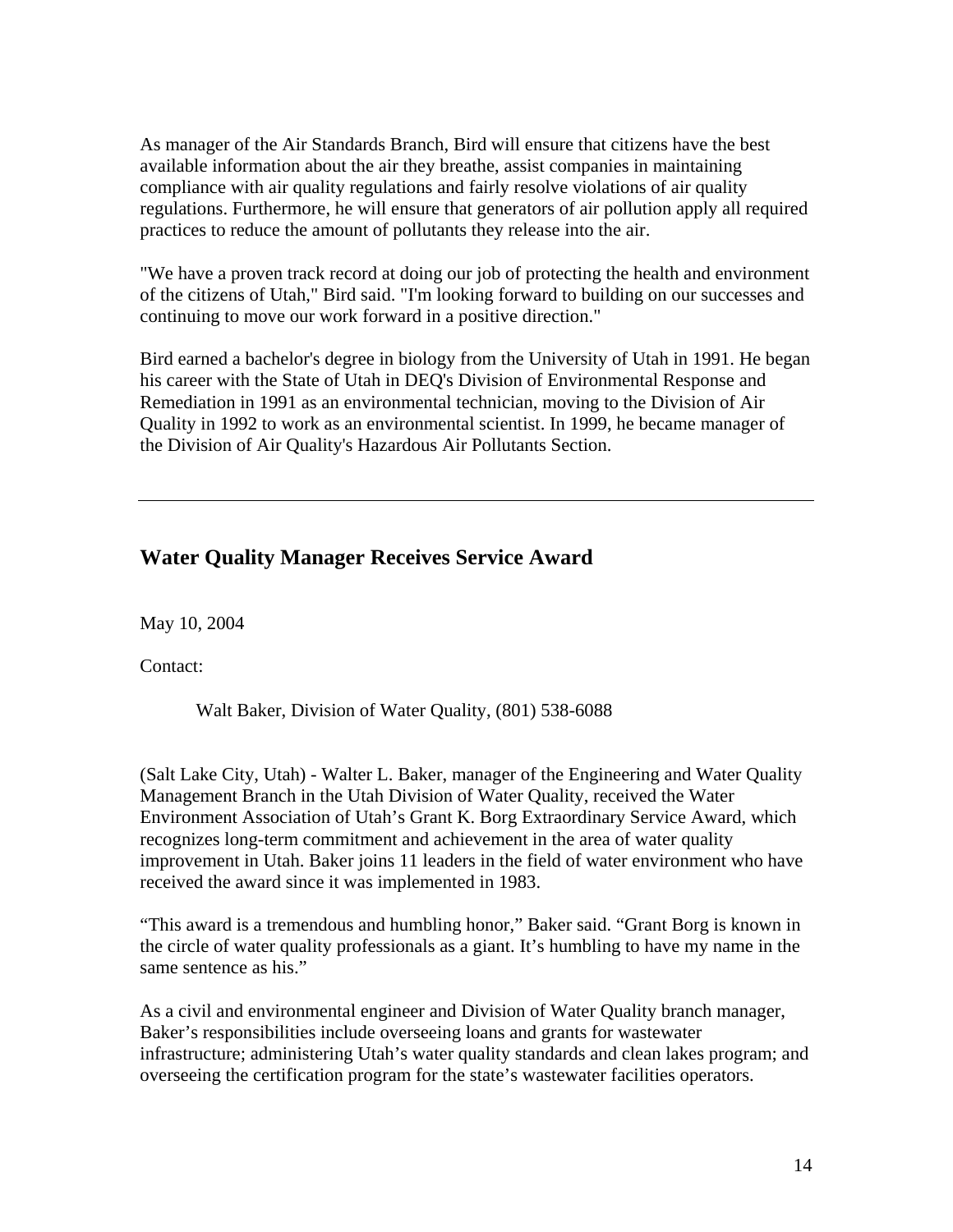Baker recently completed a term as chair of the national advisory board for the State Revolving Fund program. In 1988, he was instrumental in developing the federal wastewater loan program in Utah, which became one of the first states to implement it. Under his direction, nearly \$300 million has been provided for wastewater treatment and collection systems throughout the state. More than 140 projects in Utah have been constructed through this program.

During a term as president of the Water Environment Association of Utah, Baker oversaw programs for water environment education and planning and heightened emphasis on wastewater re-use. He is a past recipient of the Arthur Sidney Bedell Award, given by the national Water Environment Federation for extraordinary service in the area of water environment leadership. Baker resides in Centerville, Utah with his wife, Celia R. Baker. They are the parents of three daughters.

#### **State Water Quality Director to Leave Post**

May 10, 2004

Contacts:

Don Ostler, Division of Water Quality Director, (801) 538-6081 Dianne Nielson, UDEQ Executive Director, (801) 536-4402

(Salt Lake City, Utah) - The nation's longest-serving state water quality director, Don Ostler, today announced his resignation after 32 years of service with the State of Utah. He has accepted the position of executive director for the Upper Colorado River Commission. His last day at DEQ will be Friday, May 14.

"I am excited for the future, but I will miss the people at DEQ so very much," Ostler said. "There are some great and dedicated people at DEQ, and much has been accomplished to improve our environment and protect our water. I am proud to have been a part of it with them."

"Utah's water quality is better because of Don's work," said DEQ Executive Director Dianne Nielson. "His leadership and commitment to quality surface water and groundwater are reflected in the quality of our environment."

Ostler became director of the Utah Division of Water Quality in 1987. He provided leadership in the development of projects and programs to protect and improve water quality in Utah, including implementation of the Clean Water Act and development of the state Groundwater Protection Program. Recognizing the value of "National Standards, Neighborhood Solutions," Ostler and other state, federal and private partners developed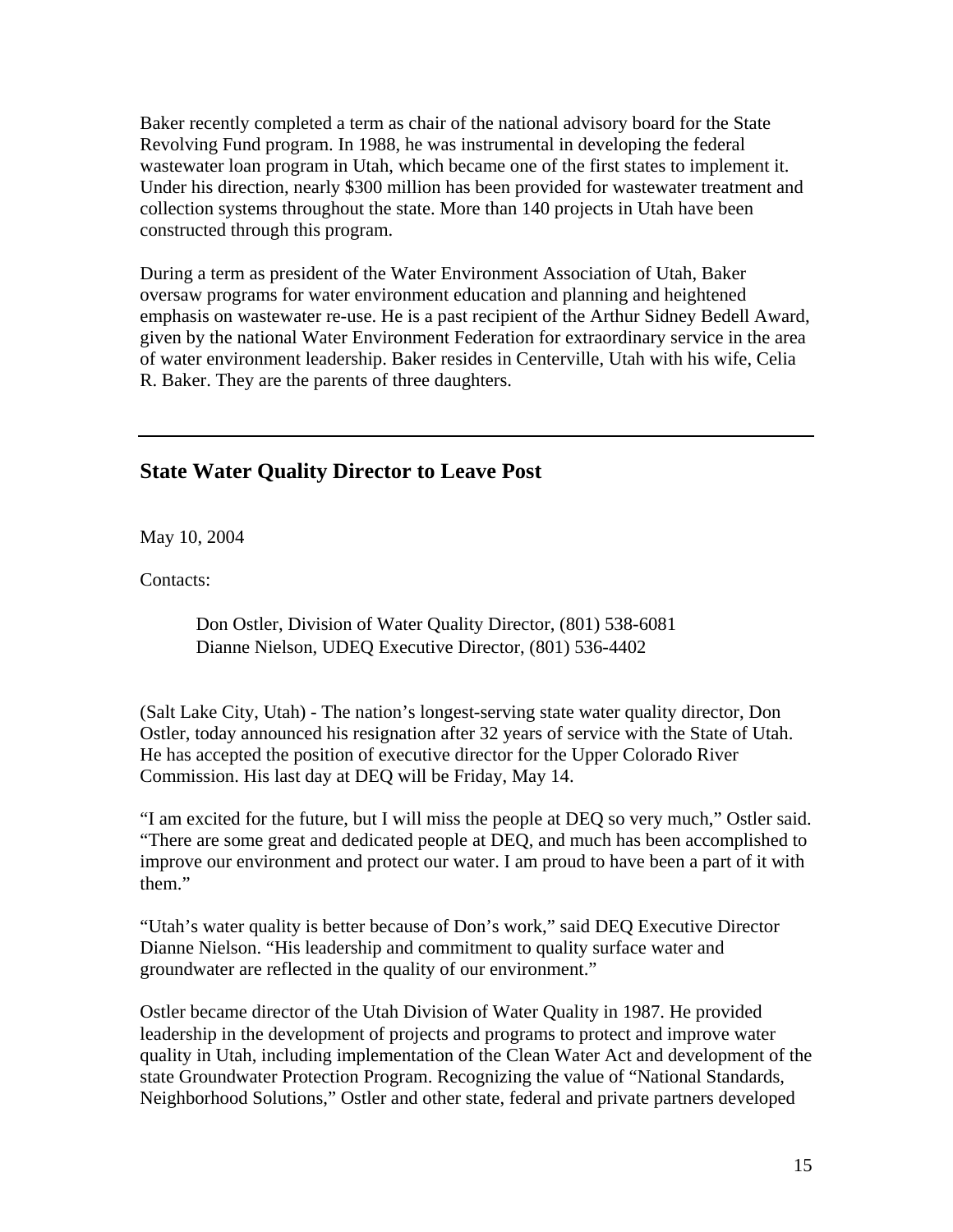the state environmental program for concentrated animal feeding operations, which became a model for the federal regulatory program. He has also been involved in the administration of various programs such as construction grants, state wastewater loans and water restoration plans.

During his career, Ostler has served as president of the Association of State and Interstate Water Pollution Control Administrators, chairman of the Bear River Commission's Water Quality Committee, chairman of the Western State Water Council's Water Quality Committee and member of the University of Utah's Civil Engineering Advisory Committee and the Utah Soil Conservation Commission.

Ostler was recently nominated by the American Academy of Environmental Engineers as one of eight nominees to the Utah Engineers Council for the 2004 Engineer of the Year award. He has also received a public service award from the Water Environment Association.

Ostler has a bachelor's degree and a master's degree in civil engineering from the University of Utah. He has been a registered professional engineer since 1971.

#### **Acting Water Quality Director Named**

May 13, 2004

Contact:

Walt Baker, Division of Water Quality, (801) 538-6088

(Salt Lake City, Utah) – Walter Baker has been selected to serve as acting director of the Utah Division of Water Quality and acting executive secretary of the Utah Water Quality Board. His selection follows the resignation of Don Ostler, who accepted a position with the Upper Colorado River Commission. Baker manages the division's Engineering and Water Quality Management Branch.

"Walt has extensive knowledge and experience managing water quality issues," said DEQ Executive Director Dianne Nielson. "We are fortunate to have Walt's leadership abilities and expertise moving the division forward."

Baker began his career with DEQ's Division of Water Quality in 1984 as an environmental engineer. In 1988 he became the manager of the division's Construction Assistance Section. He was then promoted in 2003 to manager of the Engineering and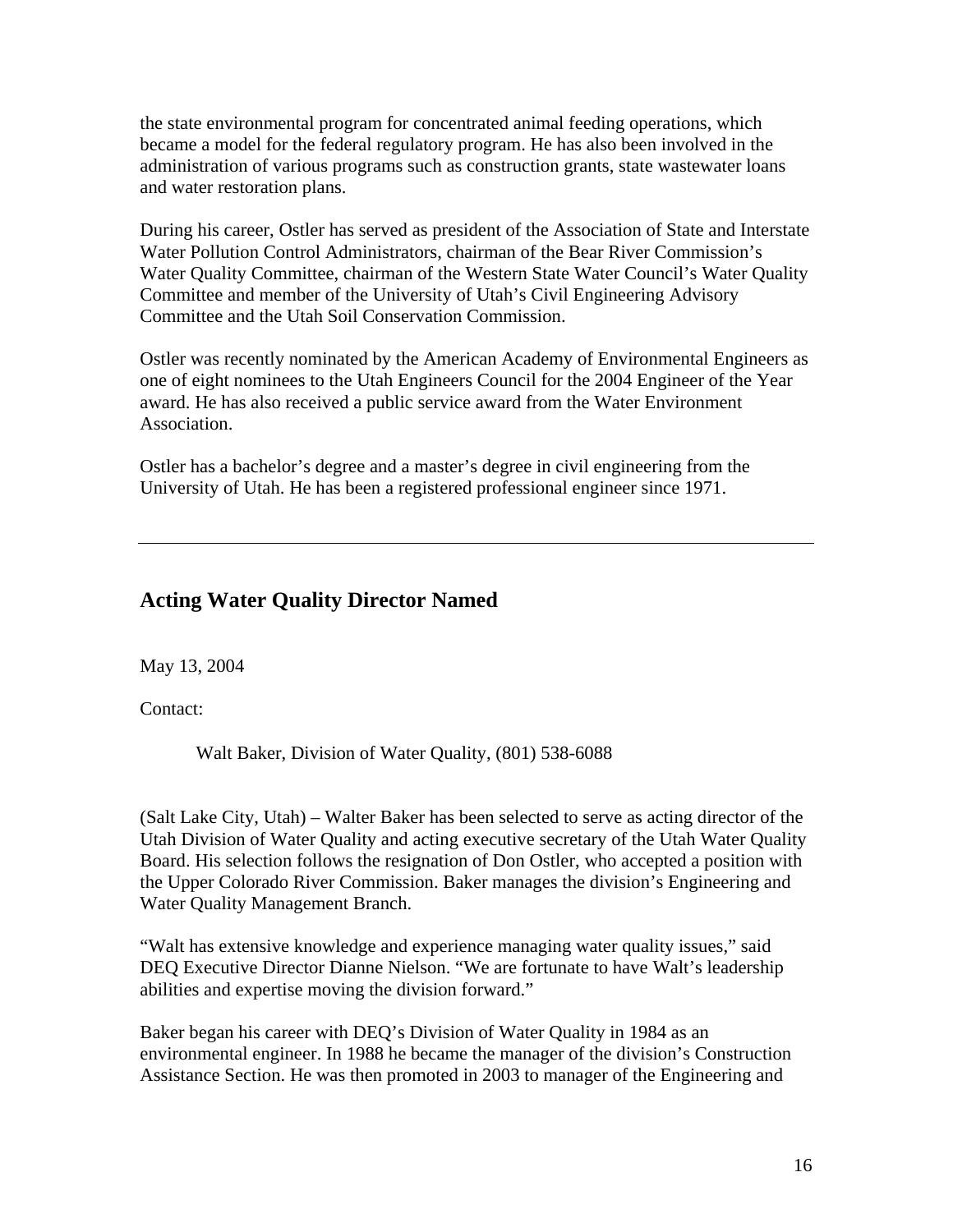Water Quality Management Branch. Before DEQ, he worked for five years at a consulting engineering firm in Vernal.

"The quality of our water is key in determining our future quality of life," Baker said. "I believe in a well-informed and involved public, collaboration for the common good and resolve to do what's best and right."

Baker has been widely recognized for his service to protect and improve water quality. He recently received the Water Environment Association of Utah's Grant K. Borg Extraordinary Service Award. In 2000 he received the Water Environment Federation's Arthur Sidney Bedell Award. The Utah Rural Water Association named him a "Friend of Rural Water" in 1998.

His leadership experiences include serving as president of the Water Environment Association of Utah in 1998 and on the association's Board of Directors for eight years. He has been a committee chair for the last five years. He recently completed a one-year term as chair of the national State/EPA Revolving Fund Workgroup.

Baker participates in a number of water quality management committees, including the Utah Wastewater Operator Certification Council and the Upper Colorado Basin Salinity Control Forum. Baker is a registered professional engineer in Utah. He graduated with a bachelor's degree in civil and environmental engineering in 1979 from Utah State University.

### **Free Environmental Management Systems Training Available**

May 17, 2004

Contact:

Sonja Wallace, DEQ Pollution Prevention Coordinator, (801) 536-4477

(Salt Lake City, Utah) – Utah Department of Environmental Quality (DEQ) is sponsoring free training for Utah businesses and military and government agencies on how to successfully implement and audit an Environmental Management System (EMS).

An EMS focuses on improving an organization's environmental performance through increased compliance with environmental regulations, reduced environmental liabilities and greater eco-efficiency.

"This program is the most significant pollution prevention program available because it encourages proactive protection of the environment in the most cost-effective way," said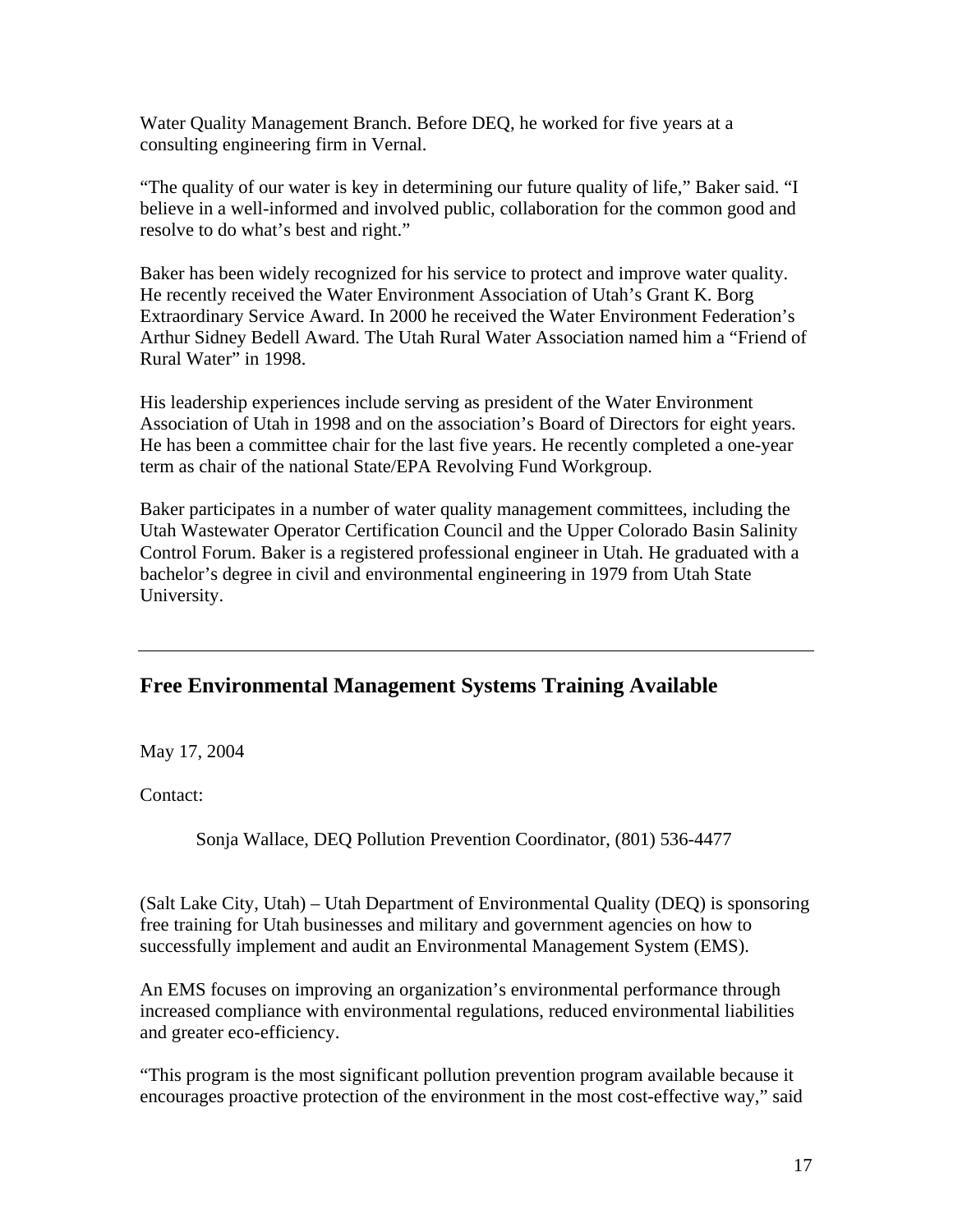Sonja Wallace, DEQ pollution prevention coordinator. "Thousands of organizations around the world will be implementing EMSs over the next decade."

An introductory workshop is being offered on Tuesday, May 25 at DEQ, Room 101, 168 N. 1950 West, Salt Lake City, from 9 to 11:30 a.m., with a repeat session from 1 to 3:30 p.m. Included in the workshop is a brief presentation on the new Clean Utah! program. It is a voluntary program designed to recognize and reward facilities that are willing to take steps, beyond those required by rule or statute, to prevent or reduce pollution.

The three-day course on "Implementing a Performance-Based Environmental Management System" is June 21-23, followed by the two-course course on "Auditing a Performance-Based Environmental Management System" on June 24-25. Both courses are from 8 a.m. to 5 p.m. at DEQ, Room 101, 168 N. 1950 West, Salt Lake City.

DEQ is teaming with ERM Certification and Verification Services to provide these highintensity, high-quality training sessions.

Space is limited and reservations are required. For more information and to reserve your space, please contact Sonja Wallace at (801) 536-4477 or swallace@utah.gov.

#### **Wasatch Front Enters Summer Ozone Season**

May 28, 2004

Contacts:

Rick Sprott, Division of Air Quality Director, (801) 536-4000 Laura Vernon, UDEQ Public Information Officer, (801) 536-4484

(Salt Lake City, Utah) - Beginning June 1 through Sept. 30, Salt Lake, Davis, Weber and Utah county residents are asked to "Choose Clean Air" in an effort to reduce ozone, an invisible gas formed when emissions from automobiles, industry and other sources react to bright sunshine and high temperatures. Ozone is a major health and environmental concern in Utah's most urban counties during the summer.

As such, the Utah Department of Environmental Quality (DEQ) is asking residents to participate in voluntary "no-drive days" when high ozone concentrations are forecast. To help residents know what other actions they can take, especially if they can't get out of their vehicles, DEQ has a "Clean Air Utah" Web site at www.cleanair.utah.gov. By visiting the Web site, people can develop a daily plan of action, personalized to their needs, that includes steps they can take at home and at work, as well as ways to drive less and drive smarter.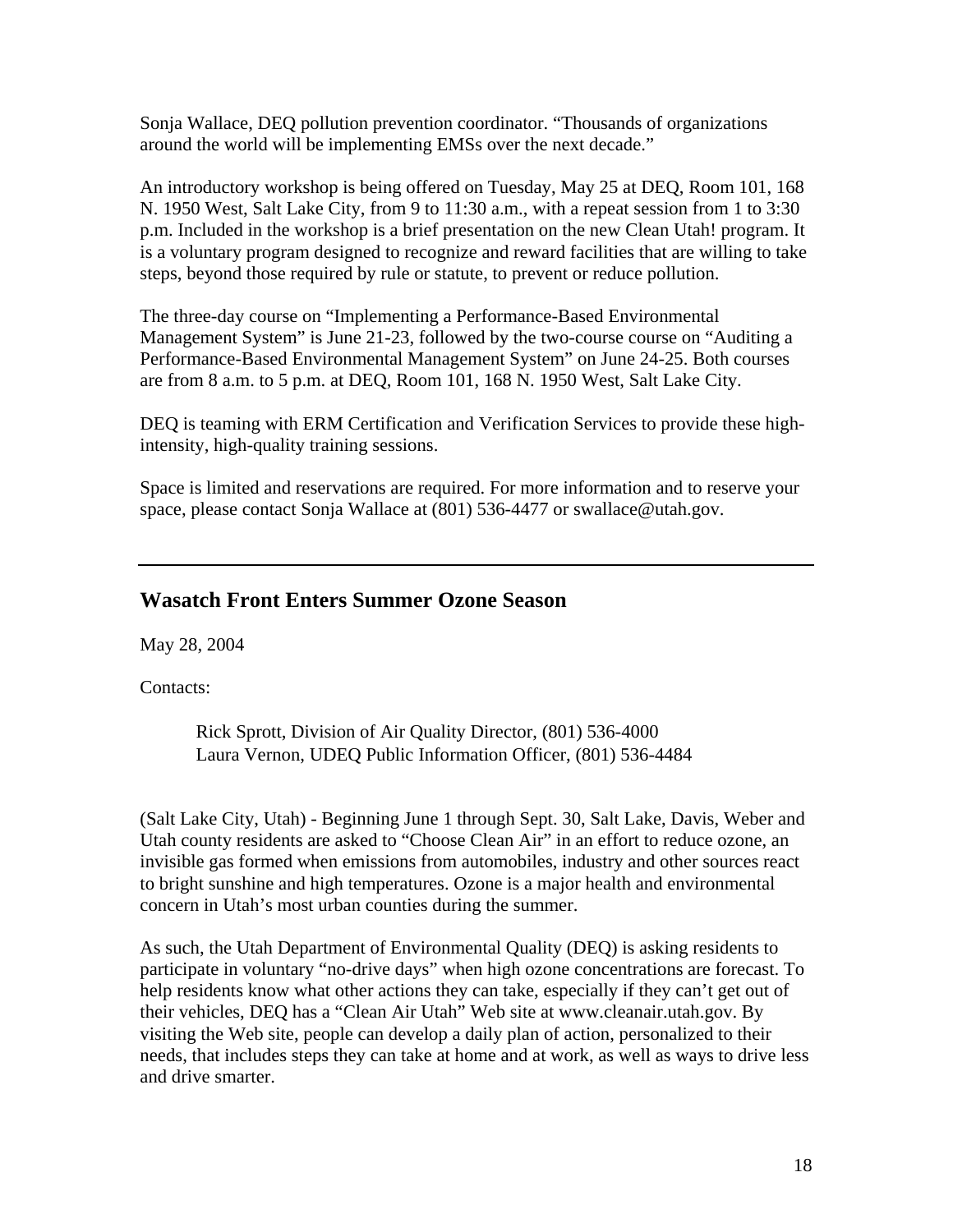For example, residents can help keep pollution levels down by carpooling or taking the bus or TRAX, walking to lunch, filling the gas tank or mowing the lawn in the evening, avoiding use of gasoline-powered engines on polluted days, keeping your car well-tuned and tires properly inflated, driving the speed limit, avoiding idling in drive-through lanes, delaying errands and consolidating trips.

Plus, the good habits that help to reduce air pollution and improve the quality of the air we breathe can also save money at the gas pump.

"There are plenty of simple things drivers can do to help reduce air pollution and save money at the pump at the same time," said Rick Sprott, director of the Division of Air Quality. "By taking daily action, people can make a difference all summer long, and they may be surprised at just how much money they can actually save without having to make a lot of big adjustments."

Residents are also encouraged to watch out for signs that pollution levels are increasing and to be extra vigilant at doing their part to keep pollution levels at a minimum.

"The brown haze you see hovering over the valley is a mix of ozone-forming pollutants," Sprott said. "That haze coupled with temperatures at or above 95 degrees and calm winds create the perfect recipe for ozone - and the perfect time to leave the car parked."

According to Sprott, any exposure to ozone can be harmful. Continued exposure to ozone can cause breathing problems, reduce lung function, irritate eyes and nasal passages and reduce resistance to colds and other infections.

"Every little bit that residents can do helps the air we breathe in big ways. High ozone levels threaten our children's health, especially those with asthma, and we must do a better job at protecting our most precious resource," Sprott said.

Some people are more at risk of health impacts than others. Those most at risk are children who are active outdoors, adults who work or exercise vigorously outdoors and people with respiratory diseases such as asthma or emphysema.

At-risk people can reduce their exposure to ozone, especially between 2 and 8 p.m. when ozone concentrations are at their highest, by spending less time participating in vigorous outdoor activities, taking it a little easier when outside and exercising in the morning or later in the evening.

For the latest air pollution information, residents are encouraged to visit the "Clean Air Utah" Web site at www.cleanair.utah.gov, or call the Air Pollution Hotline at 975-4009 in Salt Lake and Davis counties or (800) 228-5434 in Utah and Weber counties. Information on air quality is updated at least twice a day - once in the morning and again in the afternoon.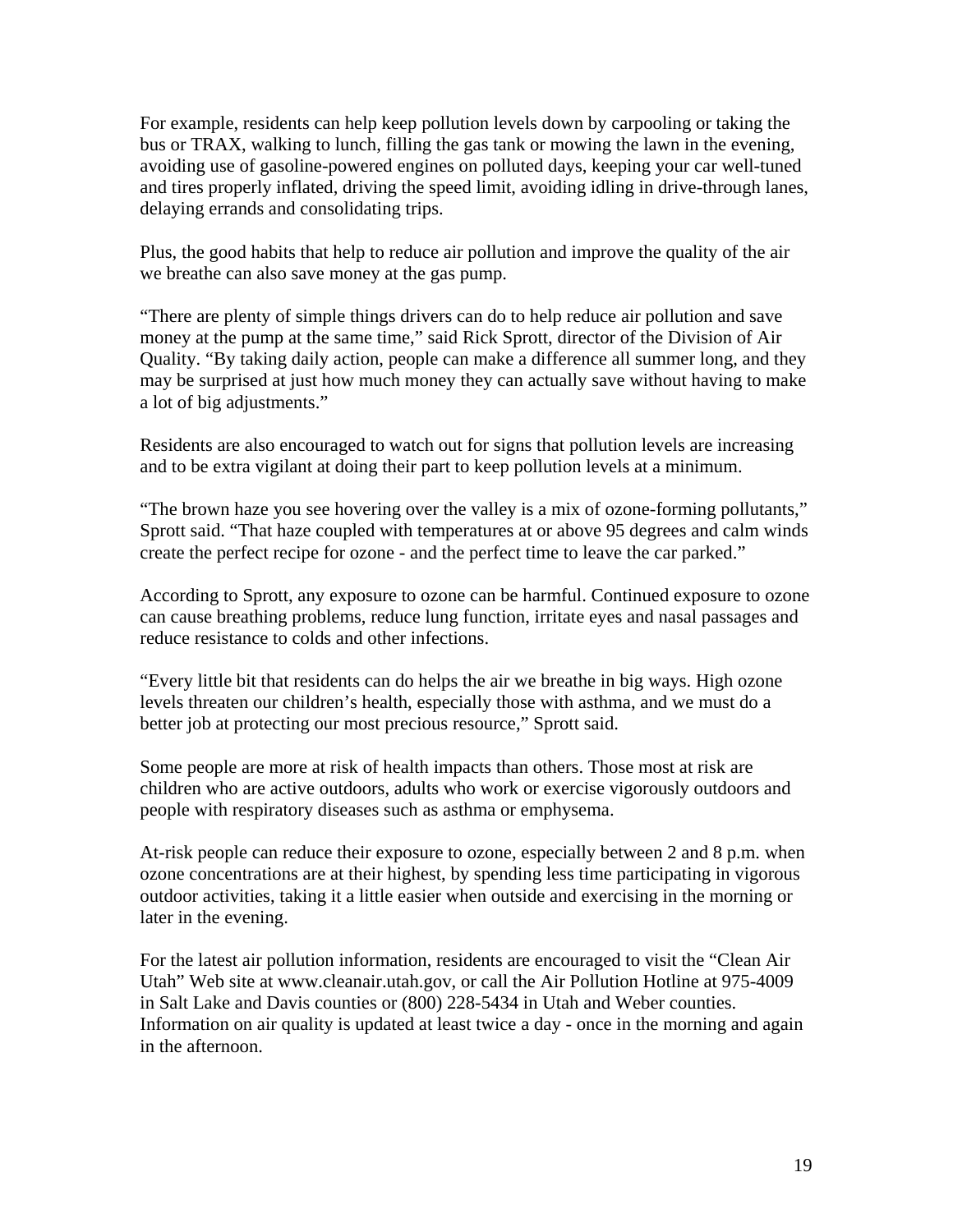### **Trustee Opens Public Comment Period on Revised Groundwater Cleanup Plan**

June 17, 2004

Contact:

Dianne Nielson, State of Utah Natural Resource Damage Trustee, Utah Department of Environmental Quality, (801) 536-4402

(Salt Lake City, Utah) – A proposal to clean up sulfate-contaminated groundwater in the Southwest Jordan Valley area of Salt Lake County has been revised and public comment is being reopened, according to Dianne Nielson, State of Utah Natural Resource Damage (NRD) Trustee and Executive Director of the Utah Department of Environmental Quality (DEQ).

After considering feedback from the public and, later, from the Stakeholder Forum, Jordan Valley Water Conservancy District and Kennecott Utah Copper Corporation revised the proposal. Specifically, Zone B/Lost Use operations include revised options for managing reverse osmosis concentrates from water treatment, with no discharges to the Jordan River and associated wetlands. The District has withdrawn its permit to discharge waste concentrate from the reverse osmosis treatment to the Jordan River. The proposal for Zone A remains unchanged.

New opportunities for public and scientific review include establishing the Stakeholder Forum to facilitate review and discussion of issues concerning groundwater cleanup, and coordination with stakeholders and agencies to study selenium in the Great Salt Lake and establish a numeric standard for the lake.

As a direct result of public comment, DEQ established the Stakeholder Forum. This group is comprised of representatives of communities, interest groups and agencies affected by the groundwater cleanup project and other remediation work underway by Kennecott. The Forum provided feedback to the District on alternatives for managing wastes from the Zone B/Lost Use treatment. It will continue to serve as a forum for review and discussion of various aspects of Kennecott's remediation programs under EPA and DEQ oversight.

The District has proposed working with agencies and interested parties to conduct a twoyear scientific study on selenium in the Great Salt Lake. In coordination with local, state and federal agencies and stakeholders, the DEQ Division of Water Quality is initiating a program to establish a numeric selenium standard for the Great Salt Lake. Discharges to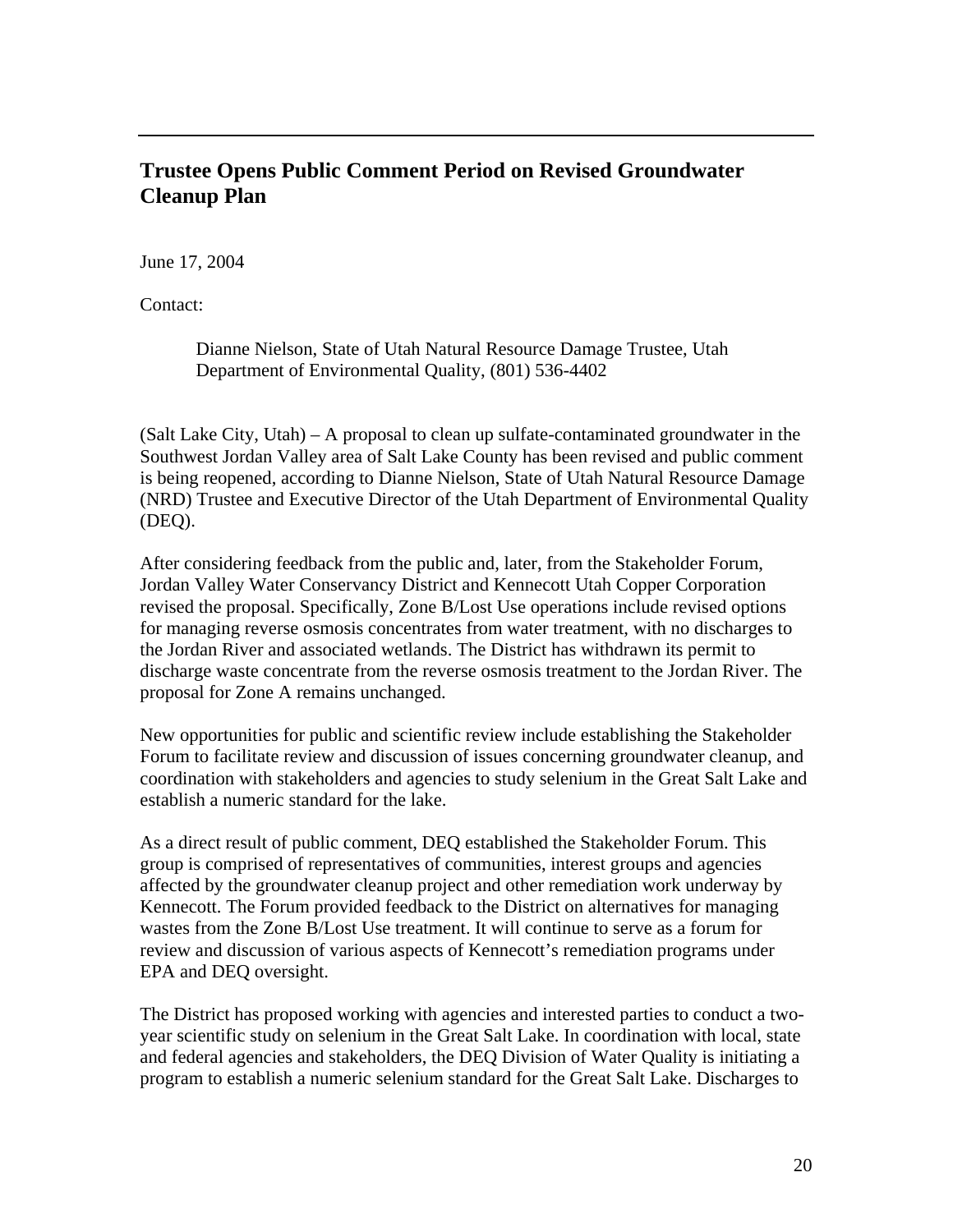the lake are subject to regulation and permit. Currently, standards exist for tributaries and are established on a case-by-case basis for the lake.

The revised project means that the provisions of the Consent Decree will be implemented. It will provide 8,235 acre-feet per year of municipal-quality drinking water from a resource that is currently not available because of contamination. One acre-foot per year is equivalent to 325,851 gallons of water, the amount of water a family of four uses in a year.

The revised project also means that the contaminated groundwater will be removed and treated, thereby shrinking the contaminant plumes and restoring the aquifer. This is especially important in order to prevent further migration of the plumes to adjacent municipal well fields, private wells and the Jordan River.

Furthermore, the revised project means that the movement of the contaminated plume toward private wells will be minimized. The Consent Decree does not address third-party claims or private well owner water rights. However, as the project moves forward, there is a commitment from both Kennecott and the District to address quality (contaminantrelated) and quantity (drawdown) impacts to individual well owners. This will be done on a case-by-case basis, using specific review procedures.

Public comment is being reopened for 45 days to allow the public to consider the revisions to the original proposal. Comments will be accepted on only the revisions to the proposal and the implementing agreements. The public comment period begins June 18 and runs through Aug. 2, 2004. The public is invited to comment on the proposed changes, detailed in the revised proposal to the NRD Trustee and the implementing agreements.

Public comments can be provided to the Trustee via e-mail at nrdtrustee@utah.gov or by fax to (801) 536-0061 or by mail to Utah Department of Environmental Quality, NRD Trustee, P.O. Box 144810, Salt Lake City, UT 84114-4810. Comments must be transmitted or postmarked on or before Aug. 2, 2004.

Public comment will be accepted at a public hearing to be held on Wednesday, July 14 at 6:30 p.m. at the South Jordan City Council Chambers, 1600 W. Towne Center Dr., South Jordan.

Copies of the revised proposal and the agreements which implement the proposal are available online at www.deq.utah.gov/issues/nrd. Hard copies of the documents can be viewed on business days from 8:30 a.m. to 4:30 p.m. at the West Jordan City Hall, 8000 S. Redwood Rd., West Jordan, and at the Utah Department of Environmental Quality, 168 N. 1950 West, Salt Lake City.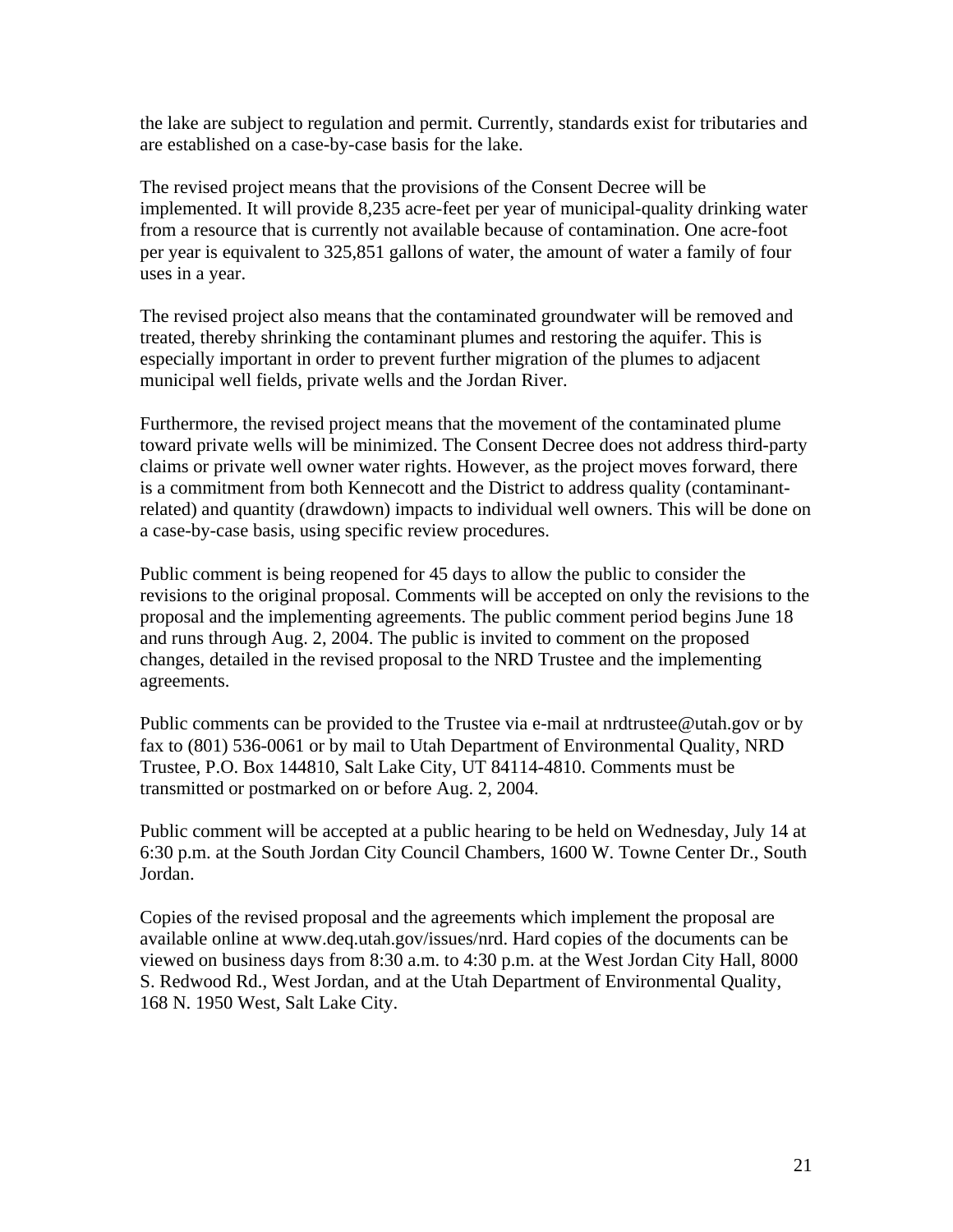# **State Drinking Water Manager Announces Retirement**

June 24, 2004

Contact:

Michael Georgeson, Division of Drinking Water, (801) 536-4197

(Salt Lake City, Utah) – After 29 years with the Utah Division of Drinking Water, Engineering Section Manager and Assistant Executive Secretary to the Utah Drinking Water Board Michael Georgeson will retire on Wednesday, June 30, 2004.

A hallmark of Georgeson's contribution to Utah's quality of life is his management of the state and federal financial assistance programs to help communities build drinking water infrastructure. He built the state program from the ground up beginning in 1983. Georgeson became responsible for the federal program when it was launched in 1997. Using both programs, he has managed the lending of \$115 million in loans or other financial assistance to 200 communities in Utah.

"Mike helped shape the Utah Drinking Water program to what it is today," said Division of Drinking Water Director Kevin Brown. "His positive contributions to the water industry during his career are immeasurable. Mike's steadfastness, professional ethics and service to the public will be truly missed."

"It has been a very rewarding experience to have overseen the drinking water loan program from its inception," Georgeson said. "I have felt a great sense of personal satisfaction being part of providing drinking water to the residents of Utah over the past 29 years."

Georgeson received a bachelor of engineering science degree from Brigham Young University in 1966. He worked as a design engineer in California before returning to Utah in 1972 to work for the Central Utah Water Conservancy District as a district engineer. While there, he was involved in the building of the Jordan Valley Water Treatment Plant. Georgeson began his tenure with the Division of Drinking Water in 1975 as a public health engineer. He became the engineering manager in 1983.

Georgeson has been a licensed professional engineer in Utah since 1973 and has been associated with the Utah Well Drillers Association since the early 1980s.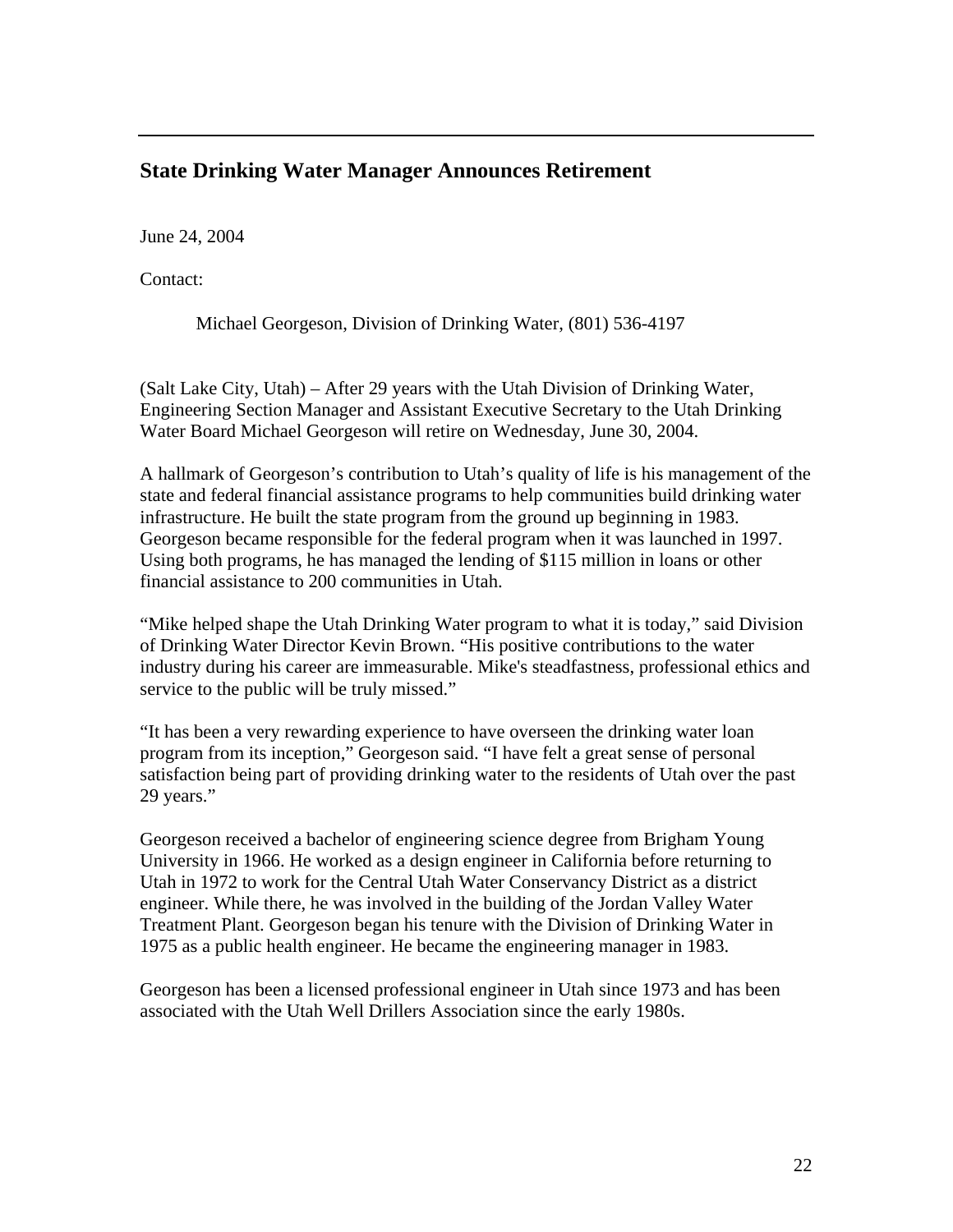#### **Everyone's at Risk From Ozone Pollution**

June 29, 2004

Contacts:

Laura Vernon, Utah Department of Environmental Quality, (801) 536-4484 Pam Davenport, Salt Lake Valley Health Department, (801) 468-2757 Cobie Spevak, Utah Department of Health, (801) 538-9209

(Salt Lake City, Utah) - Ozone, the main ingredient of summertime smog, is not just harmful to the elderly, children and those with respiratory conditions. Everyone is at risk for health problems from exposure to ozone. And there are easy, convenient choices Utahns can make to protect their health and the environment from ozone's damaging effects, according to the Utah Department of Environmental Quality (DEQ), Salt Lake Valley Health Department (SLVHD) and Utah Department of Health (DOH).

According to SLVHD, one in three Utahns experiences some respiratory problems when ozone levels are high. Moreover, studies show that, over time, exposure to low levels of ozone can reduce a healthy adult's lung function by 15 to 20 percent, making it more difficult to breath as deeply and as vigorously as usual. It's even harder on children.

"We are concerned about ozone because lung damage can occur for most people without any noticeable signs," said Dr. Dagmar Vitek, medical services director at the Salt Lake Valley Health Department. "No one is immune."

Ozone can irritate the respiratory system, causing coughing, throat irritation and/or an uncomfortable sensation in the chest. It can lower an individual's resistance to diseases such as colds and pneumonia. Those who are most sensitive to its impacts are the very young, the elderly and those with pre-existing breathing problems. People with respiratory diseases whose lungs are more vulnerable to ozone may experience health effects earlier and at lower ozone levels than less sensitive individuals. Ozone also makes people more sensitive to allergens, the most common triggers of asthma attacks. Even healthy adults doing heavy exercise or manual labor outdoors may experience unhealthy effects during high ozone periods. This is because, during physical activity, ozone penetrates deeper into the parts of the lungs that are more vulnerable to injury.

Studies have shown that ozone can inflame and damage the lining of the lungs. Within a few days, the damaged cells are shed and replaced — much like the skin peels after a sunburn. However, if this type of inflammation happens repeatedly over a long time period, lung tissue may become permanently scarred, resulting in less lung elasticity, permanent loss of lung function and a lower quality of life.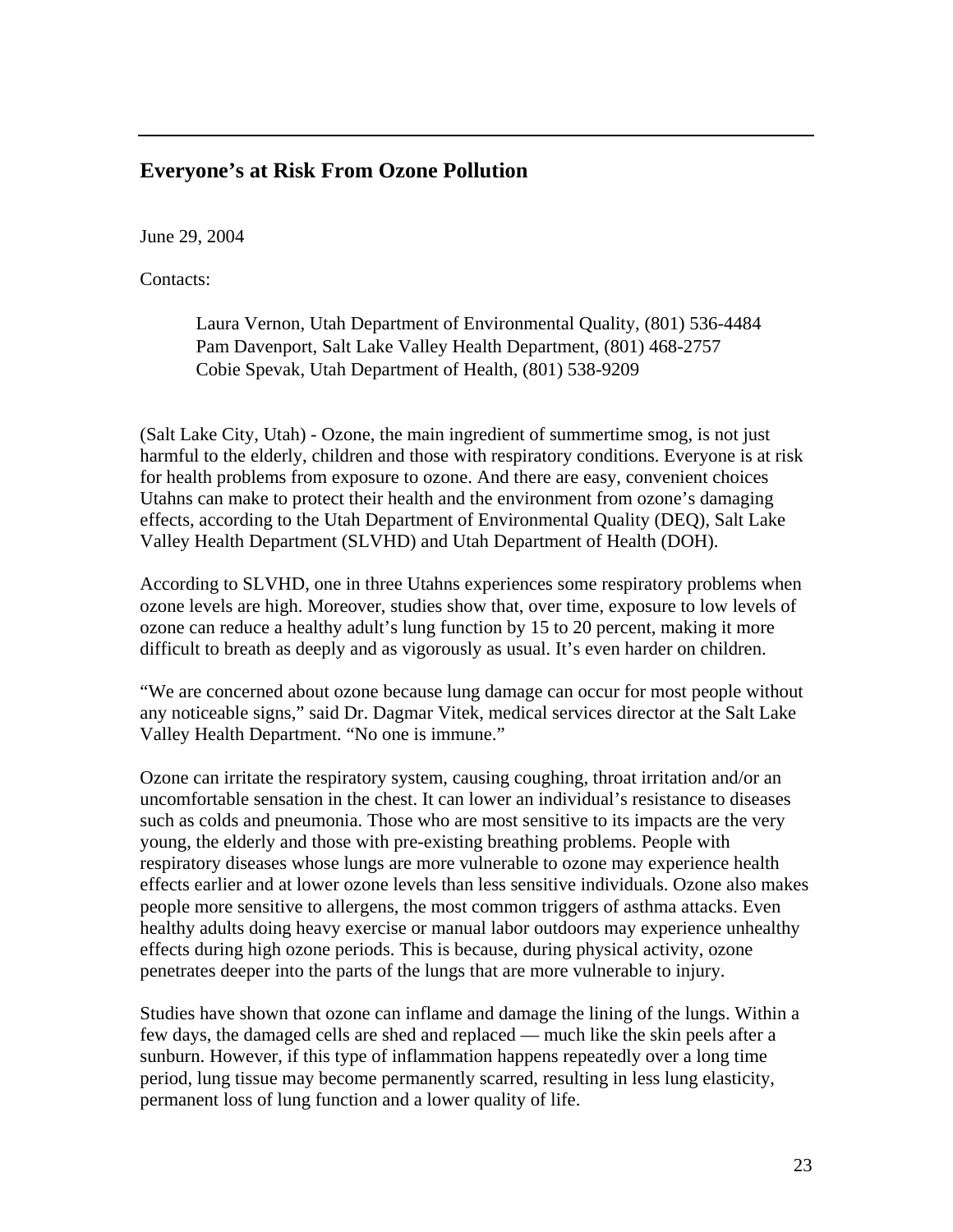According to DEQ, reducing the pollution that forms ozone and protecting yourself from the harmful effects of ozone are critical. There are many easy, convenient choices that make a difference. The one choice that makes the biggest difference is driving less or not at all on polluted days, because emissions from cars and trucks cause over 50 percent of the air pollution along the Wasatch Front.

By simply parking your vehicle for one day, the average driver would keep just over onefourth pound of pollution out of the air. While that may not seem like much, if every driver along the Wasatch Front would park his/her vehicle for one day per week, emissions would decrease by 125 tons that week.

Reducing or eliminating the number of short trips you take is another good choice.

"Simply starting your car and pulling out of your driveway causes nearly as much air pollution as commuting many miles to work," said Rick Sprott, director of the Utah Division of Air Quality. "That's because a vehicle emits a lot of pollution during the first few minutes of operation, before emission controls have warmed up and reached peak efficiency. Combining errands cuts smog because the engine systems stay warm."

According to a 2004 survey of Wasatch Front drivers by the Division of Air Quality and a University of Utah communication research class, drivers reported that about one-third of their car trips were short trips less than five minutes long. Respondents also started their cars an average of four times the previous day.

"You could walk instead of drive for some of those short trips and consolidate the others," Sprott said. "You walk because it's good for your heart and lungs. It just makes sense to make the same choice for clean air."

Vitek agrees. "Walking helps to decrease the amount of vehicle emissions that form ozone, and is also good for preventing obesity and other chronic diseases."

"Regular walking can result in a 30-to-40 percent reduction in the risk of heart disease, a 50 percent reduction in the incidence of diabetes, a 20 percent reduction in the risk of stroke and a 50 percent reduction in the risk of premature death," said LaDene Larsen, director of the Bureau of Health Promotion at the Utah Department of Health. For more information about walking in Utah, visit www.UtahWalks.org (opens in a new window). To start a walking program and earn incentives, log on to www.health.utah.gov/stepitup (opens in a new window).

Other good choices include carpooling, using mass transit, conserving energy, postponing errands, avoiding gasoline-powered engines, keeping a vehicle well maintained, obeying the speed limit, avoiding drive-through lanes, choosing a route to avoid traffic delays, waiting to gas up until evening hours and using a non-charcoal barbecue. More ideas are available on the Web at www.cleanair.utah.gov.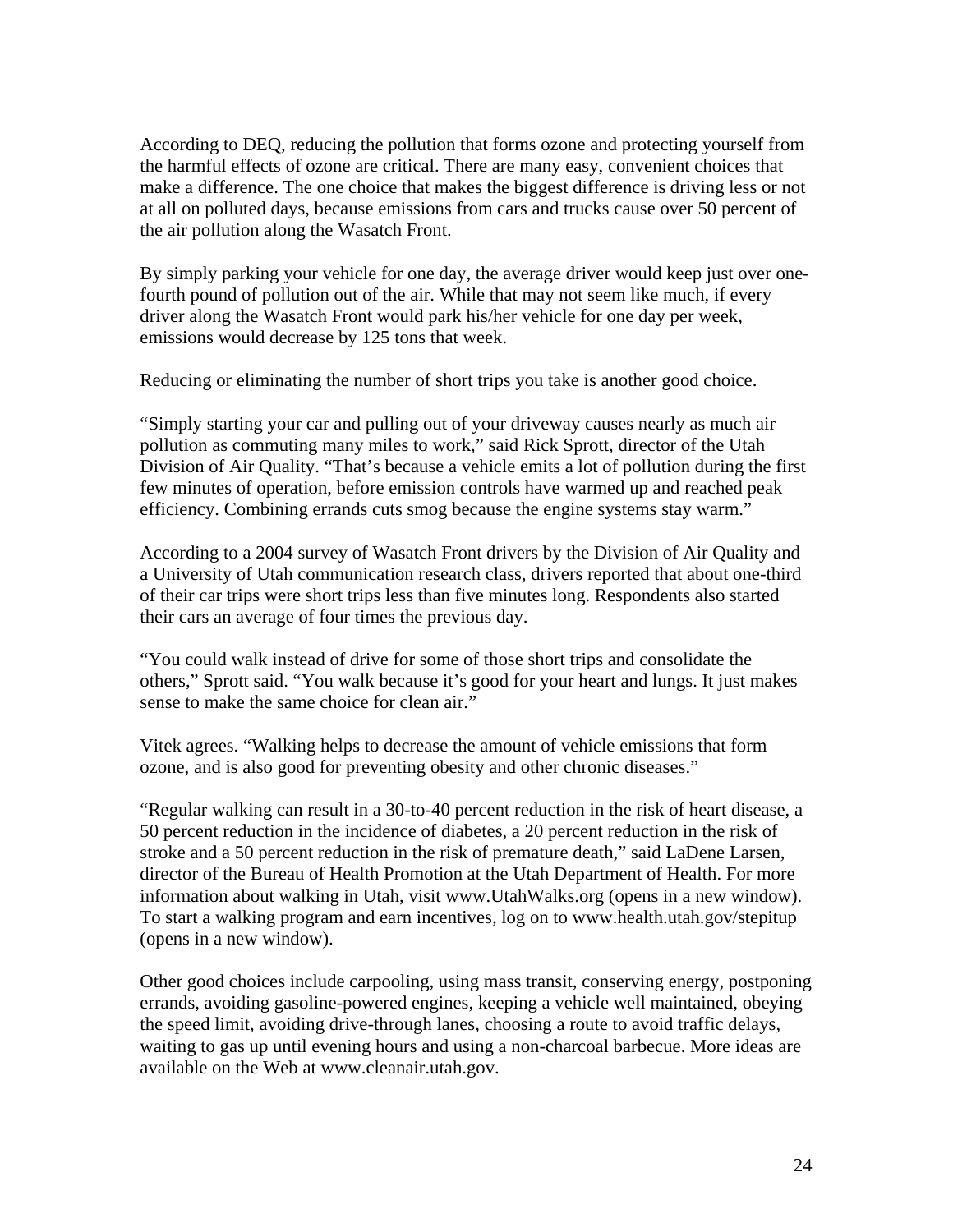Utahns must also protect themselves from exposure to ozone by taking simple precautions even when they don't feel obvious symptoms. Ozone concentrations are at their highest between 2 and 8 p.m. During this time, Utahns may need to adjust their daily activities. For example, exercise in the morning or later in the evening, when pollution levels are usually lower; spend less time participating in vigorous outdoor activities; take it a little easier when you're outside and don't overexert yourself; limit children's prolonged, strenuous outdoor activity; pay attention to your respiratory system such as coughing, wheezing and discomfort when you take a deep breath. If you have questions or concerns, contact your health care provider.

Utah has a new online air quality tool called the "Utah Air Quality Index." Shaped like a speedometer, it shows the level of ozone every hour in Utah's four urban counties in categories from healthy to hazardous. The index is accessible through the www.cleanair.utah.gov Web site.

"This new tool makes it easier for people to decide which actions they are going to take each day to protect themselves and the environment from ozone," Sprott said.

During the summer ozone season, which runs from June 1 through Sept. 30, DEQ will call voluntary no-drive days and issue health advisories when pollution levels are expected to increase to unhealthful levels. No-drive days and health advisories are posted online, recorded on the hotline and announced by the news media. In addition to the Web for the latest air pollution information, Utahns may call the Air Pollution Hotline at 801- 975-4009 in Salt Lake and Davis counties or 1-800-228-5434 in Utah and Weber counties. Information on air quality is updated at least twice a day - once in the morning and again in the afternoon.

### **Small Business Panel Seeks Nominations for Air Quality Recognition Program**

July 2, 2004

Contacts:

Russ Larsen, Chairman, Air Quality Compliance Advisory Panel, (801) 292-1411 Renette Anderson, Small Business Ombudsman, Utah Department of Environmental Quality, (801) 536-4478

(Salt Lake City, Utah) - Do you know of a small business owner who has consistently taken steps to help improve air quality? If so, the Utah Division of Air Quality's Compliance Advisory Panel (CAP) would like to hear from you.

The CAP - a seven-member advisory panel that includes six small business representatives - wants to recognize those businesses that "are making an effort to put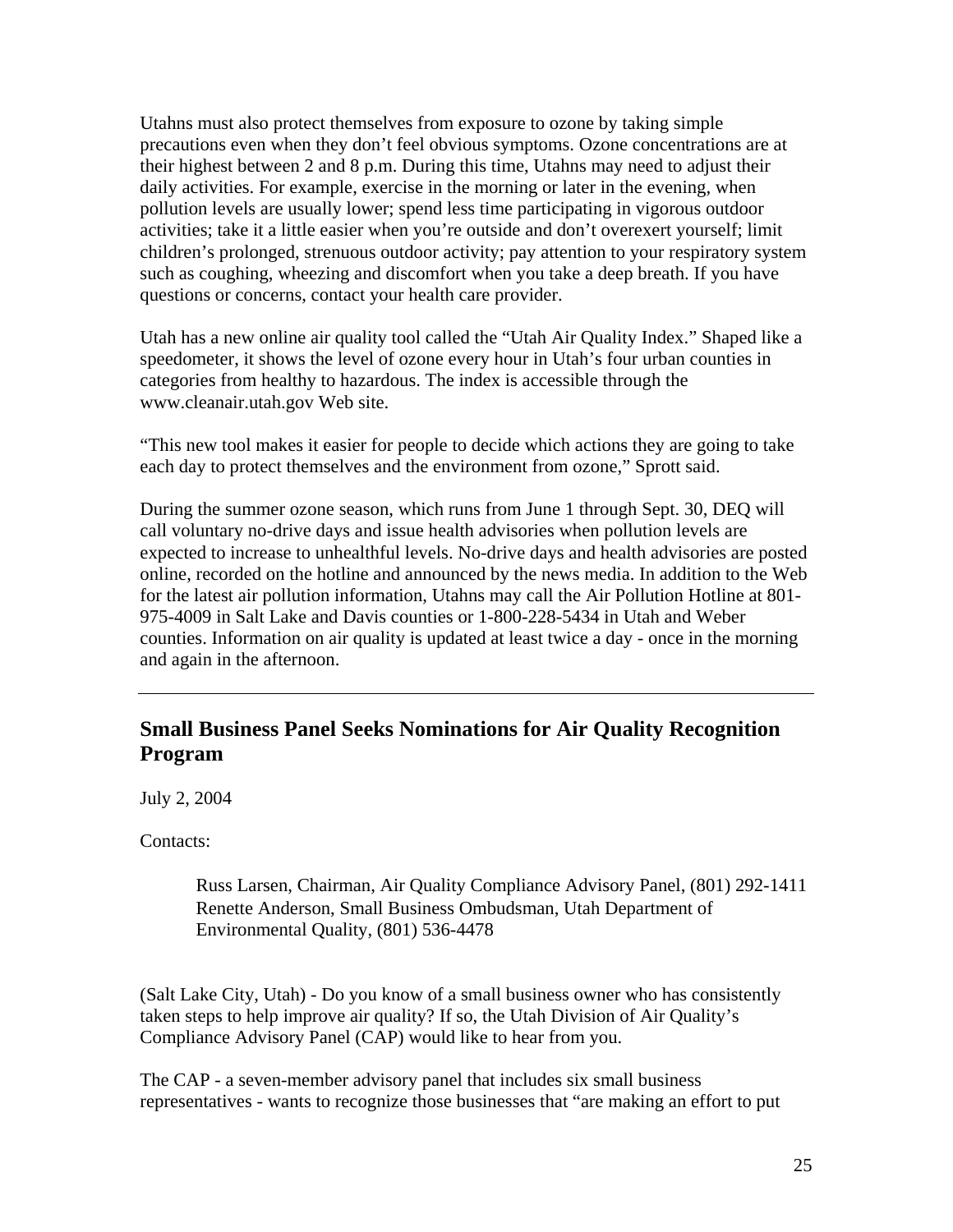their best foot forward in preventing air pollution," said Russ Larsen, CAP chairman and vice president of Herm Hughes and Sons.

"So much of our focus is on what's wrong and getting people to comply," Larsen said. "We wanted to look at it compliance assistance in a different way by sharing approaches that are working for real small business."

To this end, the CAP, in conjunction with the Utah Division of Air Quality and the Air Quality Board, will present give eight recognition awards - four to Wasatch Front small businesses and four to small businesses in other areas of the state.

Nominations are currently being sought and will be accepted through August 31, 2004. Winners will be selected by the CAP and will be formally recognized in an Air Quality Board meeting and in follow-up publicity.

To be considered, nominees should be a small business in compliance with state and federal air quality rules, actively taking steps to reduce or prevent air pollution and participating in professional association or community business activities.

Submit nominations by mail to Renette Anderson, Small Business Ombudsman, Utah Department of Environmental Quality, PO Box 144810, Salt Lake City, UT 84114-4810, by fax at 801-536-4457 or by e-mail at airsmallbiz@utah.gov. For more information, contact Renette Anderson at 801-536-4478, 1-800-458-0145 or airsmallbiz@utah.gov.

The recognition program is in its second year. Last year's winners included Red Hanger Cleaners, Geary Construction and the Association of General Contractors.

# **DEQ Issues Call to Action to Help Fight Summertime Air Pollution**

July 18, 2004

Contacts:

Laura Vernon, Utah DEQ Public Information Officer, (801) 554-4944 Justin Jones, UTA Media Relations Specialist, (801) 971-4551

(Salt Lake City, Utah) - Utah DEQ Executive Director Dianne Nielson today issued a call to action to Wasatch Front residents to help in the fight against summertime air pollution by parking their cars and using public transit at least one day each week.

Vehicle emissions generate over 50 percent of the air pollution along the Wasatch Front. By parking their vehicle for one day, the average driver would reduce air pollution by just over one-fourth of a pound. "That may not seem like much," said Nielson, "but if every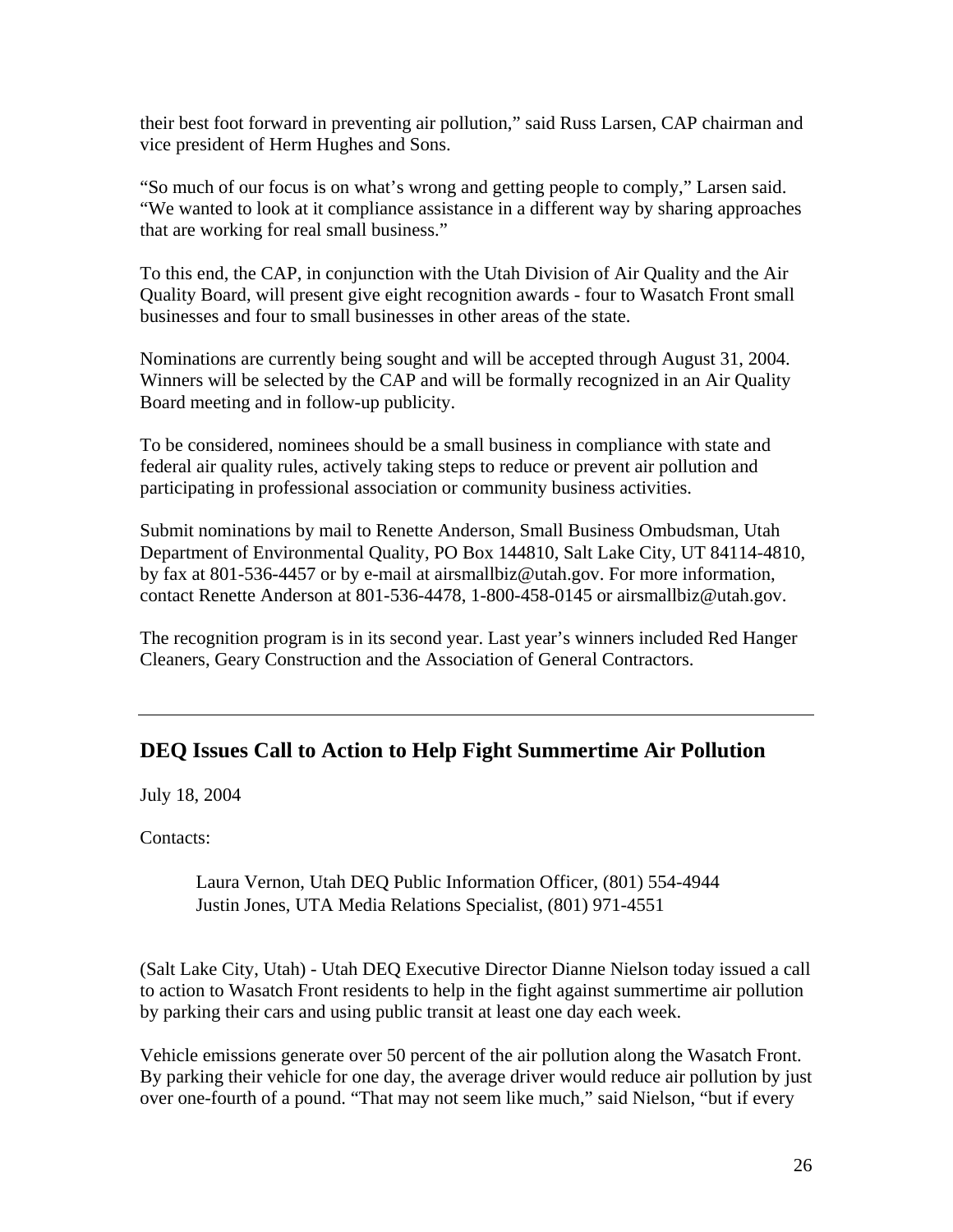driver parked his or her vehicle for one day per week, emissions along the Wasatch Front would decrease by 125 tons that week."

Nielson, a regular rider of public transit, acknowledged that parking the car seems a little less desirable in the July heat but pointed out that public transit provides a good alternative to get people where they're going without a car and without adding to the pollution problem.

"The Utah Transit Authority's (UTA) public transit system is one of the best in the nation," Nielson said. "It is providing Utahns with a range of affordable, convenient and reliable transportation options, including commuter buses, city buses, van pools, TRAX and Paratransit for people with disabilities. Choose an option that works best for you."

Nielson said that she regularly rides TRAX and the bus to work. "Even though I drive a low-polluting car, by leaving my car at home, I'm not generating pollution, consuming pricey gasoline and contributing to congestion," Nielson said. "Plus, I work while I ride. I actually come out ahead by using public transit. And the environment comes out ahead, too."

According to Nielson, ozone is the primary air quality concern during the summer months because it damages the lungs and is harmful to everyone, not just the elderly, children and those with respiratory conditions. July and August are the worst months because of the hot, dry weather.

Nielson said now is the time to take action to help air quality and public transit is a good choice. "Park your car one day each week and take the bus or TRAX," said Nielson. "You will be pleasantly surprised at how convenient it is to use, and you'll be protecting the environment, yourself and your loved ones from the harmful effects of air pollution."

"UTA is pleased to support the Department of Environmental Quality's 'Choose Clean Air' campaign," said UTA General Manager John Inglish. "Preserving the environment is just one of the many benefits transit provides, and we can all play a role in helping air quality by taking transit one day each week."

For more information about air quality, please visit the "Choose Clean Air" Web site at www.cleanair.utah.gov. For more information about UTA services and schedules, log on to www.rideuta.com (opens in a new window) or call 1-888-RIDE-UTA.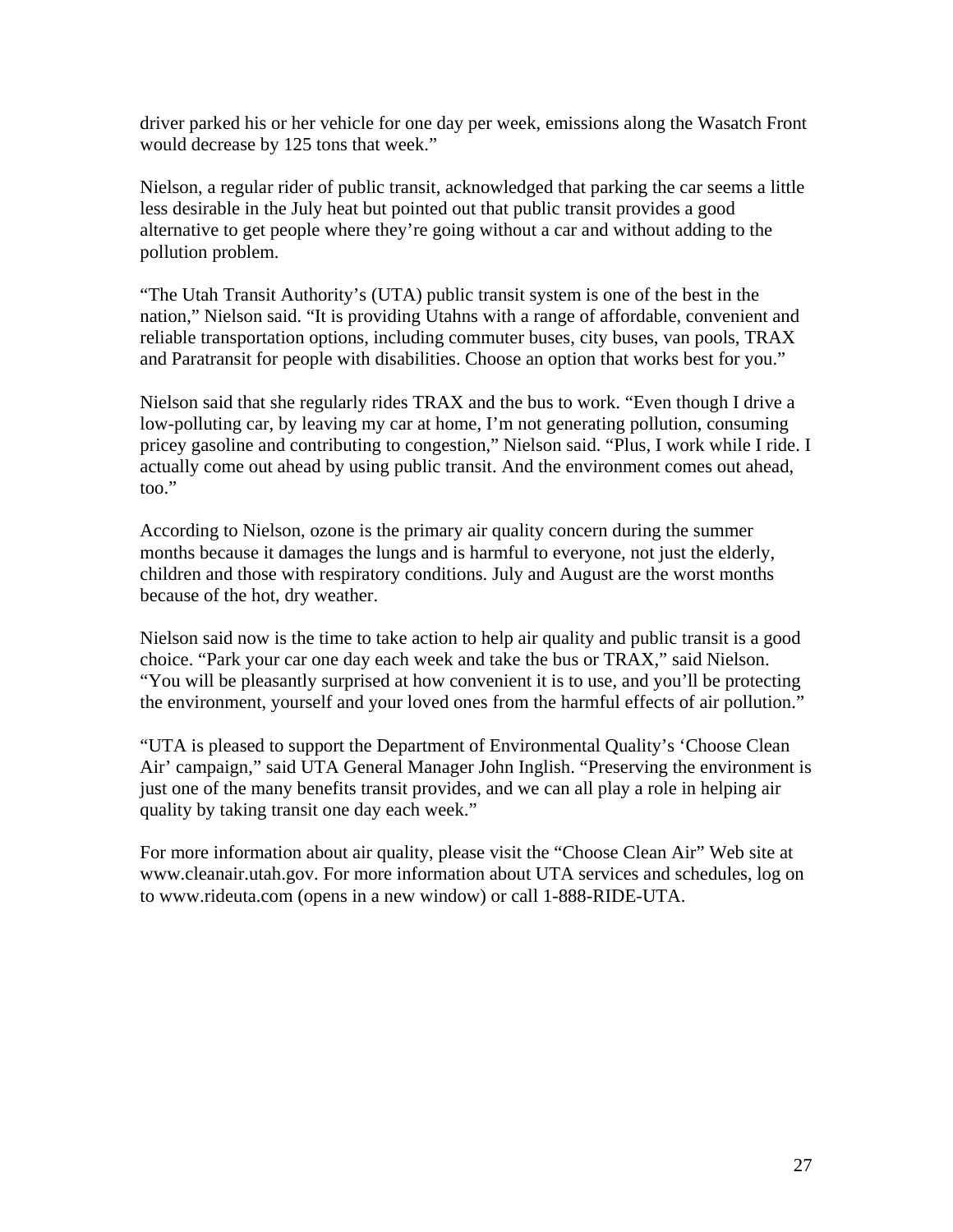### **State Negotiates Settlement for Damages to Groundwater in Mapleton Area**

August 10, 2004

Contact:

Dianne Nielson, Natural Resource Damage Trustee, (801) 536-4402

(Salt Lake City, Utah) – Two proposed agreements, totaling approximately \$12 million, have been negotiated by the State of Utah and The Ensign-Bickford Company to conduct clean up and to settle the State's claim for damages to groundwater resulting from activities at the Trojan facility in Spanish Fork, Utah.

The agreements include a \$9.375 million fund for pumping and treating the groundwater and a \$2.58 million Trust Fund for natural resource damage. The purpose is to "restore, replace, or acquire the equivalent" of the injured groundwater for the benefit of the public in the impacted area. In this case, the injury occurred as a result of release of contaminants to the groundwater from historic waste disposal practices and past operations.

Explosives were manufactured at the site, and some of the contaminants seen in the groundwater are unique to this type of operation. It is not certain when the groundwater contamination began, but it most likely occurred over the operational history of the Trojan plant.

A major change occurred when the State approved a plan to pre-treat wastewater discharged from the plant, reducing the release of contaminants. The Ensign-Bickford Company now pre-treats its wastewater prior to its discharge to the Spanish Fork Publicly Owned Treatment Works (wastewater treatment plant).

Ongoing studies indicate that The Ensign-Bickford Company facility's current impact to the groundwater is minimal in comparison to historical discharges. No wastewater is currently being disposed of on the plant property.

The impact to the groundwater exists within an area that begins at the northern end of the Trojan site and extends to Mapleton City Well No. 1, west to State Route 147, and east to the Wasatch Fault. The contaminants have entered the regional unconsolidated aquifer. The damage to the natural resource is largely in the deep regional aquifer, the primary source of public drinking water.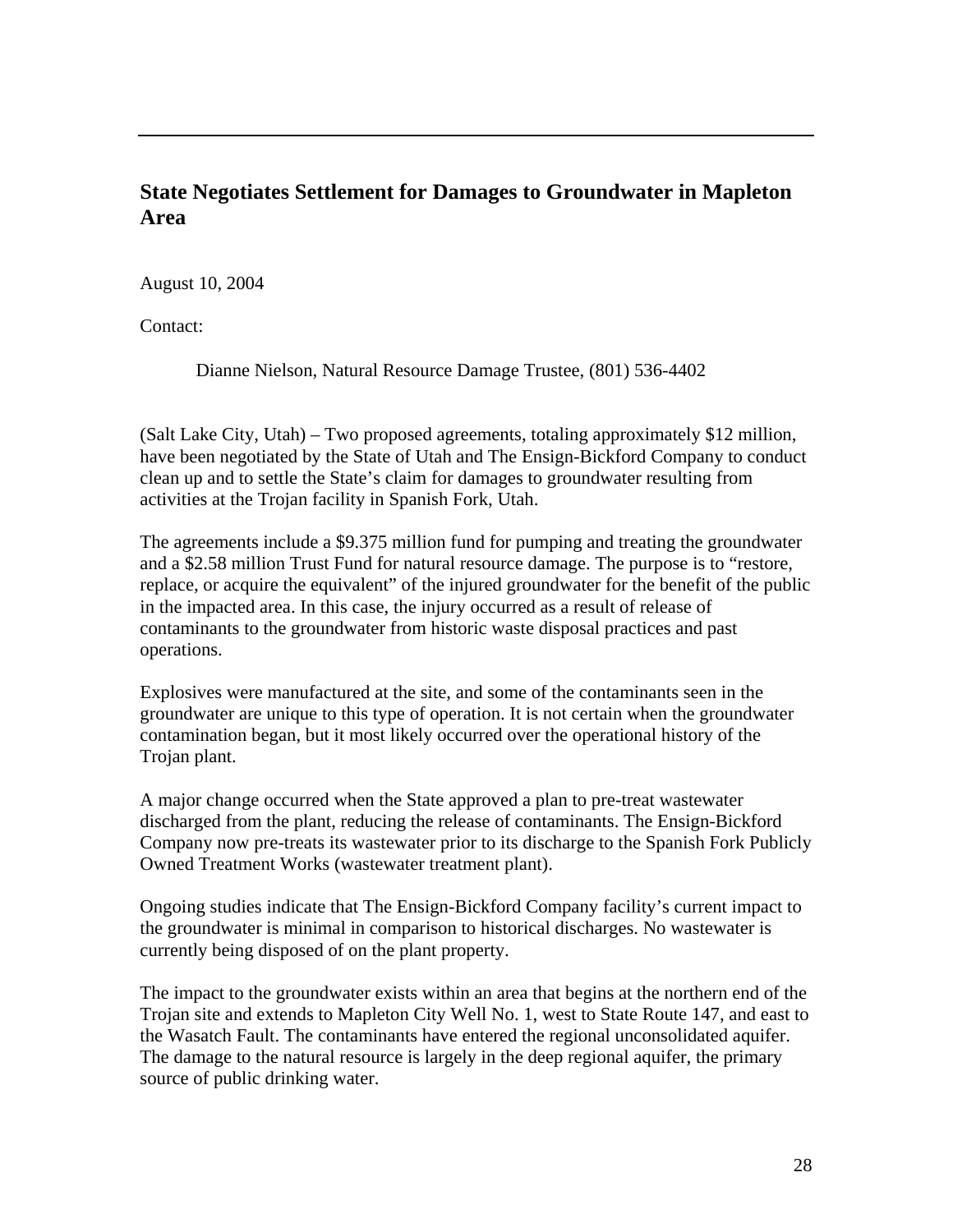Federal and state laws give the Utah Department of Environmental Quality Executive Director, as Trustee, the authority to file a claim when a natural resource of the State is damaged.

The public is invited to review and make comments on the proposed agreements and other related documents during a 45-day public comment period from Aug. 11 through Sept. 24, 2004.

Copies of the proposed agreements and other related documents are available online at http://www.deq.utah.gov/issues/EBCo. Hard copies are available for review during regular business hours, Monday through Friday, at the Mapleton City Offices, 35 E. Maple St., and the Utah Division of Water Quality, 288 N. 1460 West, Salt Lake City.

Public comments can be provided to the Trustee via email at nrdtrustee@utah.gov, by fax at 801-536-0061 or by mail to Utah Department of Environmental Quality, NRD Trustee, PO Box 144810, Salt Lake City, UT 84114-4810. Comments must be transmitted or postmarked on or before Sept. 24, 2004.

Public comment will also be taken during an Open House from 4 to 8 p.m. on Thursday, Sept. 2, 2004, at the Memorial Building, 80 E. Maple St., Mapleton.

For more information, contact the NRD Trustee at 801-536-4402 or at nrdtrustee@utah.gov.

# **Trustee Approves Groundwater Cleanup Plan**

August 31, 2004

Contact:

Dianne Nielson, Natural Resource Damage Trustee, (801) 536-4402

(Salt Lake City, Utah) – Natural Resource Damage Trustee Dianne Nielson today approved a plan to clean up sulfate-contaminated groundwater in the Southwest Jordan Valley area of Salt Lake County.

Nielson, Kennecott Utah Copper Corporation and Jordan Valley Water Conservancy District signed the agreements, which implement the plan and approve trust funds for the cleanup operations.

"After thoughtful consideration, I'm pleased to announce that an approved plan is now in place that will remove contamination from the aquifer and prevent the spread of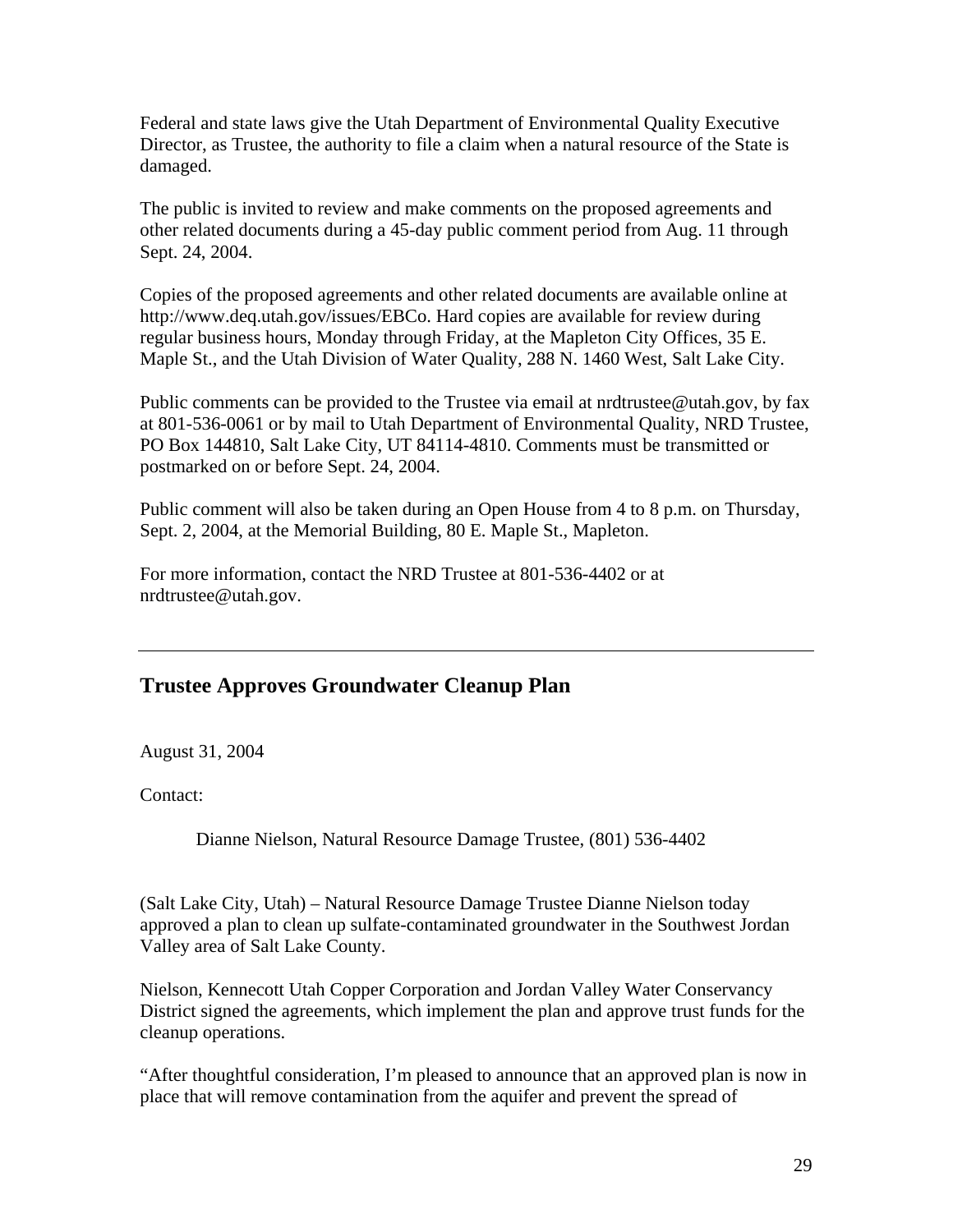contamination," Nielson said. "I appreciate the involvement of stakeholders and comments from the public. Their participation and recommendations resulted in changes to the original proposal and led to a better process to clean up contamination."

The Irrevocable Letter of Credit will be replaced by two Irrevocable Letters of Credit, which will provide funds to construct and maintain two reverse osmosis treatment plants that will remove contamination from the aquifer and provide municipal-quality drinking water to residents in the Affected Area. The original Irrevocable Letter of Credit was provided by Kennecott as part of a Trust Fund established in 1995.

As part of Kennecott's remedial efforts, much of the infrastructure required to implement the project is already in place. However, several tasks remain to be completed. Kennecott will:

Begin expansion of the Zone A Reverse Osmosis Plant to the required capacity, upon Division of Drinking Water approval of the final engineering design for the plant, which was submitted on July 21, 2004.

Release funds to Jordan Valley for design of the Zone B Plant within 60 days of project approval and will provide additional design funds over the ensuing 12 months.

Construct a pipeline to connect to the Jordan Valley system and begin delivering drinking water by early 2006.

Likewise, Jordan Valley Water Conservancy District has a series of next steps to implement their part of the plan. They will:

Purchase the remaining four of the seven deep Zone B well sites. Retain an engineering firm by November 2004. Begin exploratory drilling of the deep Zone B wells in the winter of 2004-05. Begin the drilling of shallow wells in the winter of 2004-05. Begin the drilling of deep Zone B production wells during 2005. Begin final design of collection pipelines in summer 2005. Complete preliminary design of the overall Zone B/Lost Use project by summer 2005.

The Southwest Jordan Valley Stakeholder Forum will continue to facilitate review and discussion of issues concerning the project, including coordinating with stakeholders, the South End Technical Review Committee and the Great Salt Lake Water Quality Steering Committee. Activities related to the Forum are posted online at http://www.deq.utah.gov/issues/nrd/index.htm#stakeholderforum.

Furthermore, the stakeholder-based Great Salt Lake Water Quality Steering Committee has been established to conduct scientific studies on selenium in the Great Salt Lake and recommend a numeric standard for the Lake.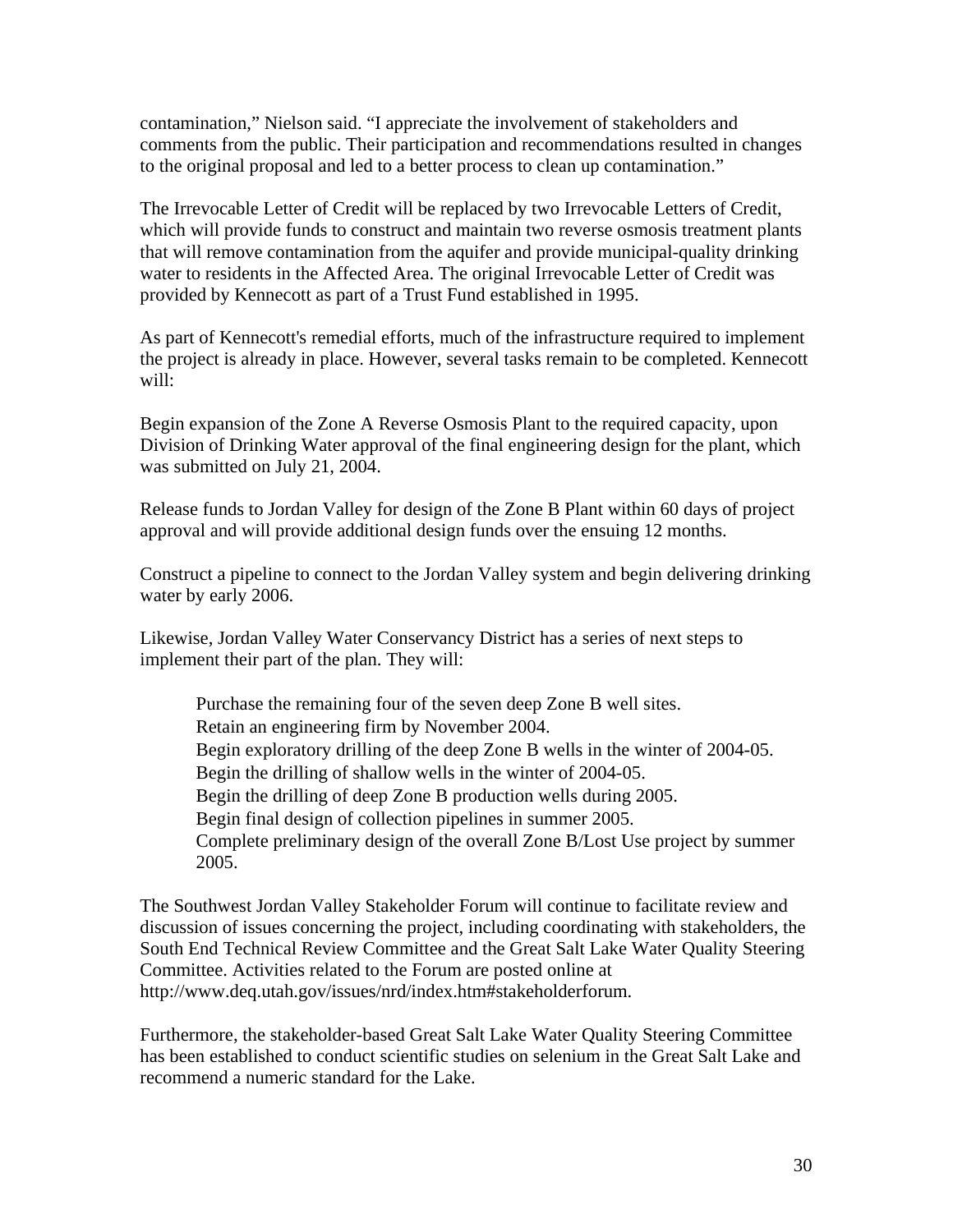As Trustee, Nielson does not have the authority to address third-party claims or private well owner water rights. However, as the project moves forward, there is a commitment from both Kennecott and Jordan Valley Water Conservancy District to address quality (contaminant-related) and quantity (drawdown) impacts to individual well owners. This will be done on a case-by-case basis, using specific review procedures.

Final documents relating to this project, as well as the Trustee's response to comments made during the public comment periods, are available online at http://www.deq.utah.gov/issues/nrd/index.htm.

Hard copies are available for review during regular business hours at the Utah Department of Environmental Quality, 168 N. 1950 West, Salt Lake City, and at the West Jordan City Hall, 8000 S. Redwood Rd., West Jordan.

#### **Utah Launches New Pollution Prevention Program**

September 7, 2004

Contact:

Renette Anderson, Utah Department of Environmental Quality, 801-536-4478

(Salt Lake City, Utah) – The State of Utah and the U.S. Environmental Protection Agency (EPA) today signed a unique Memorandum of Agreement (MOA) that launched Clean Utah!, a new program that recognizes and rewards business and industry for voluntarily taking steps, beyond those required by rule or statute, to prevent and reduce pollution.

During the signing ceremony, Lt. Governor Gayle McKeachnie recognized and thanked the stakeholder group for its work in developing the program, and encouraged Utah's businesses and industries to participate in Clean Utah!

"Today's action is a significant step forward in protecting and enhancing Utah's environment and quality of life," McKeachnie said. "I commended all the individuals who have dedicated their time and effort to this program."

The MOA between Utah and EPA is unique because it goes beyond a commitment to work together. It spells out exactly how Utah and EPA will coordinate Clean Utah! and Performance Track, which is EPA's corresponding national program.

"This MOA will help guide our partnership in ensuring the success of the Clean Utah! program and the National Environmental Performance Track program," said Jessica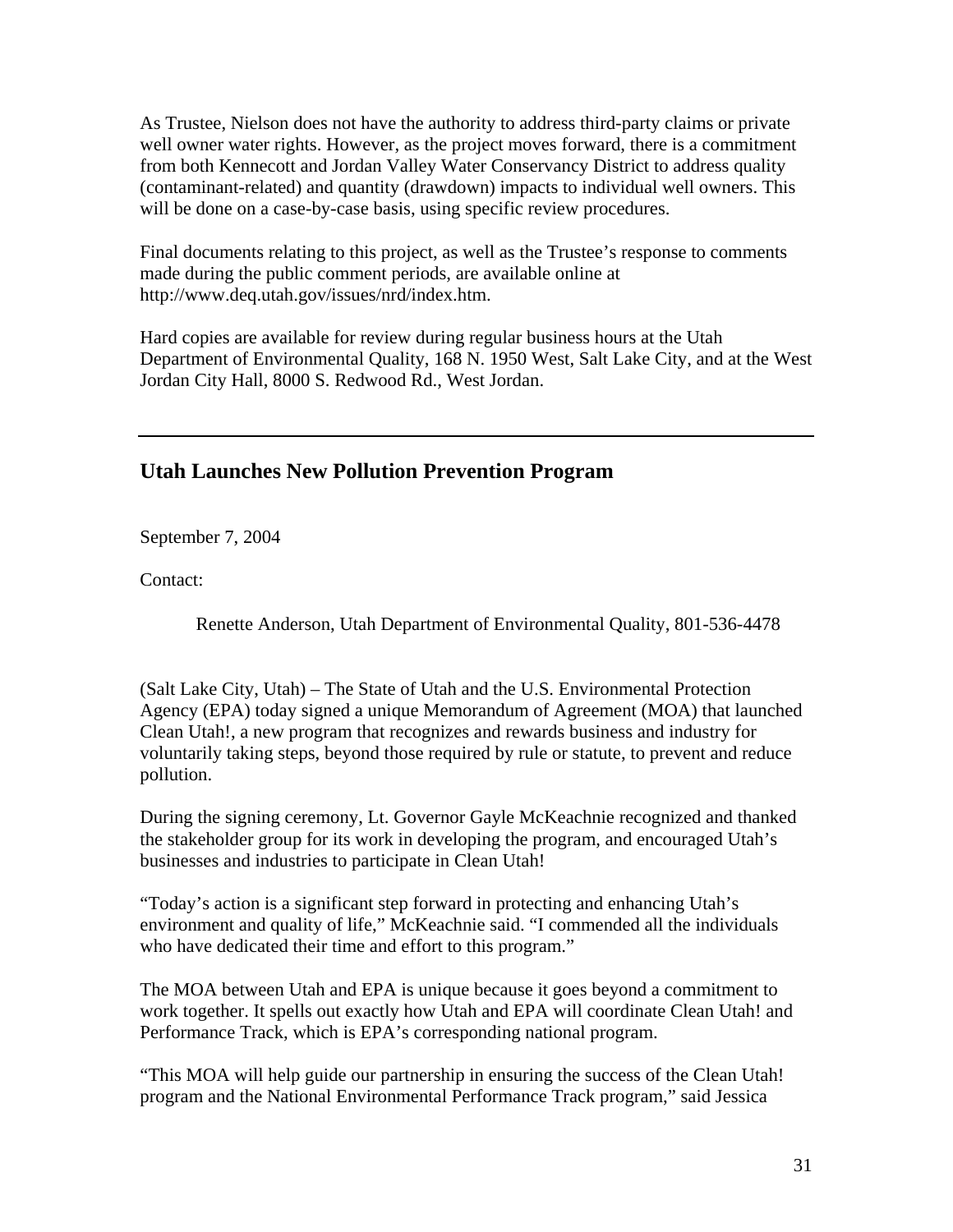Furey, EPA associate administrator for Policy, Economics and Innovations. "Partnerships such as this play an integral role in institutionalizing performance-based programs as the next step in environmental protection."

The MOA allows Utah to offer incentives from the EPA Performance Track program to participants in Clean Utah! Utah's program allows participants to choose environmental projects that make sense for Utah, such as water conservation and smart growth. Although both voluntary programs are distinct, they have common objectives and goals to protect the environment and human health. Participants now have the option to participate in one program or the other, or both.

Another unique aspect of the MOA is the emphasis on meaningful stakeholder involvement in the development of Clean Utah! Since 2001, a diverse group of stakeholders from industry, trade associations, government and the environmental community have worked toward a common goal, clearly dedicated to the notion that some of the most effective environmental protection measures are proactive.

"Clean Utah! is a worthwhile approach to pollution prevention and will make a difference in Utah, just as similar programs have in other states," said Dianne Nielson, executive director of the Utah Department of Environmental Quality, which administers the Clean Utah! program.

Clean Utah! is divided into three tiers that outline requirements, recognition and incentives for each tier. In the "Entry" level, participants develop an Environmental Management System, which is a full or continual cycle of planning, implementing, reviewing and improving the processes and actions that an organization undertakes to meet its business and environmental goals. In the "Partner" and "Leader" levels, participants complete projects aimed at improving their companies' environmental performance, further minimizing their environmental impact, or benefiting the environment in the area. Applicants are screened at each level to verify their compliance record and are required to file an annual report documenting their progress.

Utah is the eighth state to sign a Performance Track MOA. Performance Track began in 2000. Since then, Performance Track members have cumulatively achieved the following environmental results:

Reduced energy use by 3.1 million MMBTUs, enough to power nearly 30,000 homes for a year. Reduced water use by 775 million gallons, enough to fill 775 Olympic-size swimming pools. Reduced hazardous materials use by 17,996 tons, a weight equivalent to 60 Washington monuments. Reduced solid waste by 176,126 tons, which is 787 times the weight of the Statue

of Liberty.

Reduced hazardous waste by 6,558 tons.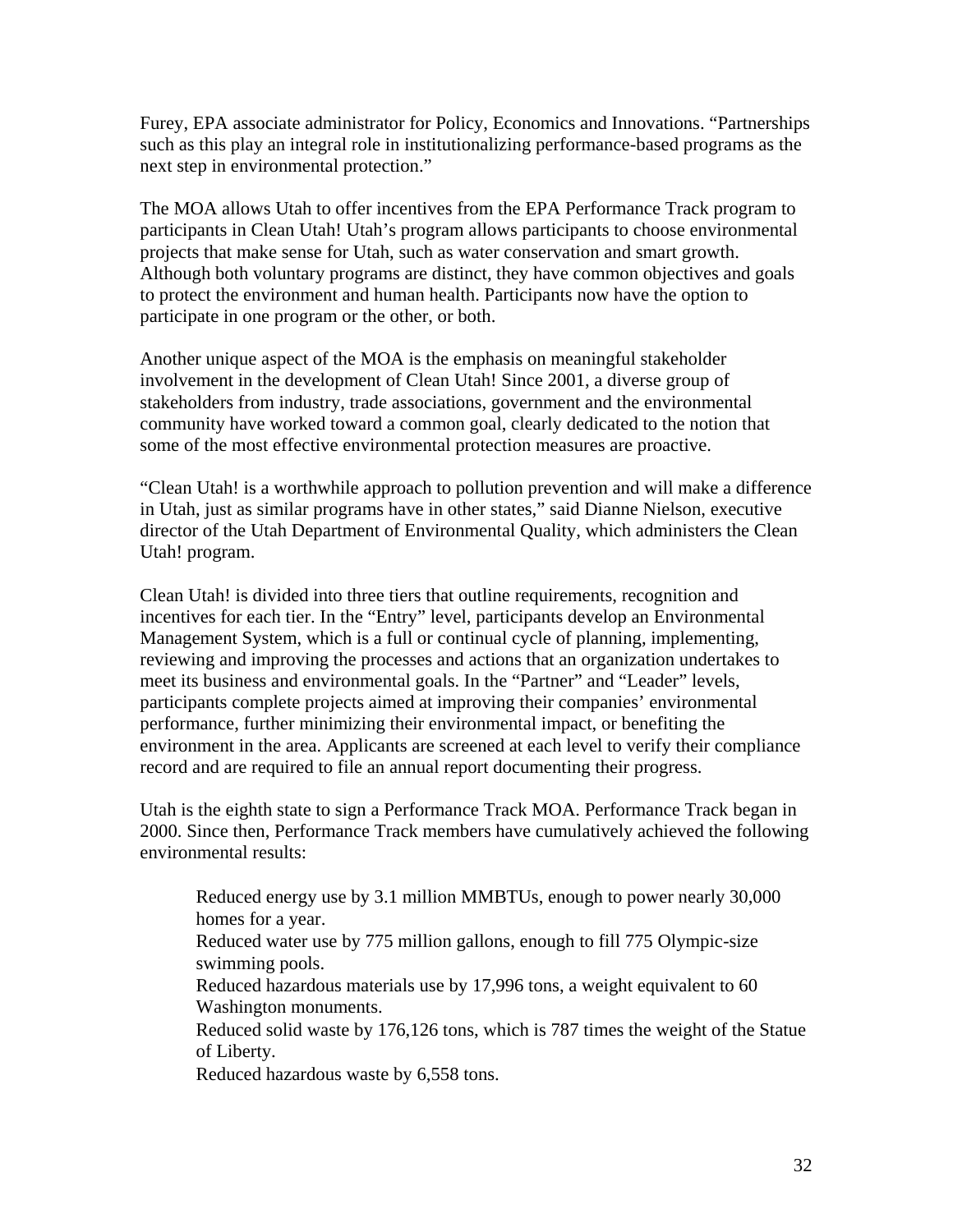Reduced emissions of greenhouse gases by 40,193 tons, equivalent to planting more than 11,000 acres of trees. Increased use of reused and recycled materials by 13,760 tons.

More information about Clean Utah! is available online at http://www.deq.utah.gov/cleanutah/index.htm or by calling 801-536-4478 or 1-800-458- 0145.

# **DEQ Water Quality Scientist Receives EPA Environmental Achievement Award**

October 4, 2004

Contact:

Laura Vernon, DEQ Public Information Officer, 801-536-4484

(Salt Lake City, Utah) – Utah Department of Environmental Quality (DEQ) water quality scientist Arne Hultquist has received an Environmental Achievement Award from the U.S. Environmental Protection Agency (EPA) Region 8 for his expert insights, commitment and achievements in the field of Environmental Data Management.

"His motivation, commitment to data management and expert insights have made Utah a national environmental data management model and attracted the attention of experts from across the country," said Martin McComb, EPA environmental data specialist.

Hultquist's achievements include leading the implementation of a nationwide environmental data management system; helping to develop a batch import tool that has been adopted nationally; and helping to create a retrieval tool that allows DEQ employees to query, analyze and compare water-monitoring data.

"I appreciate this recognition and the opportunity to work on a worthwhile project with very competent and goal-oriented professionals at DEQ and EPA," Hultquist said.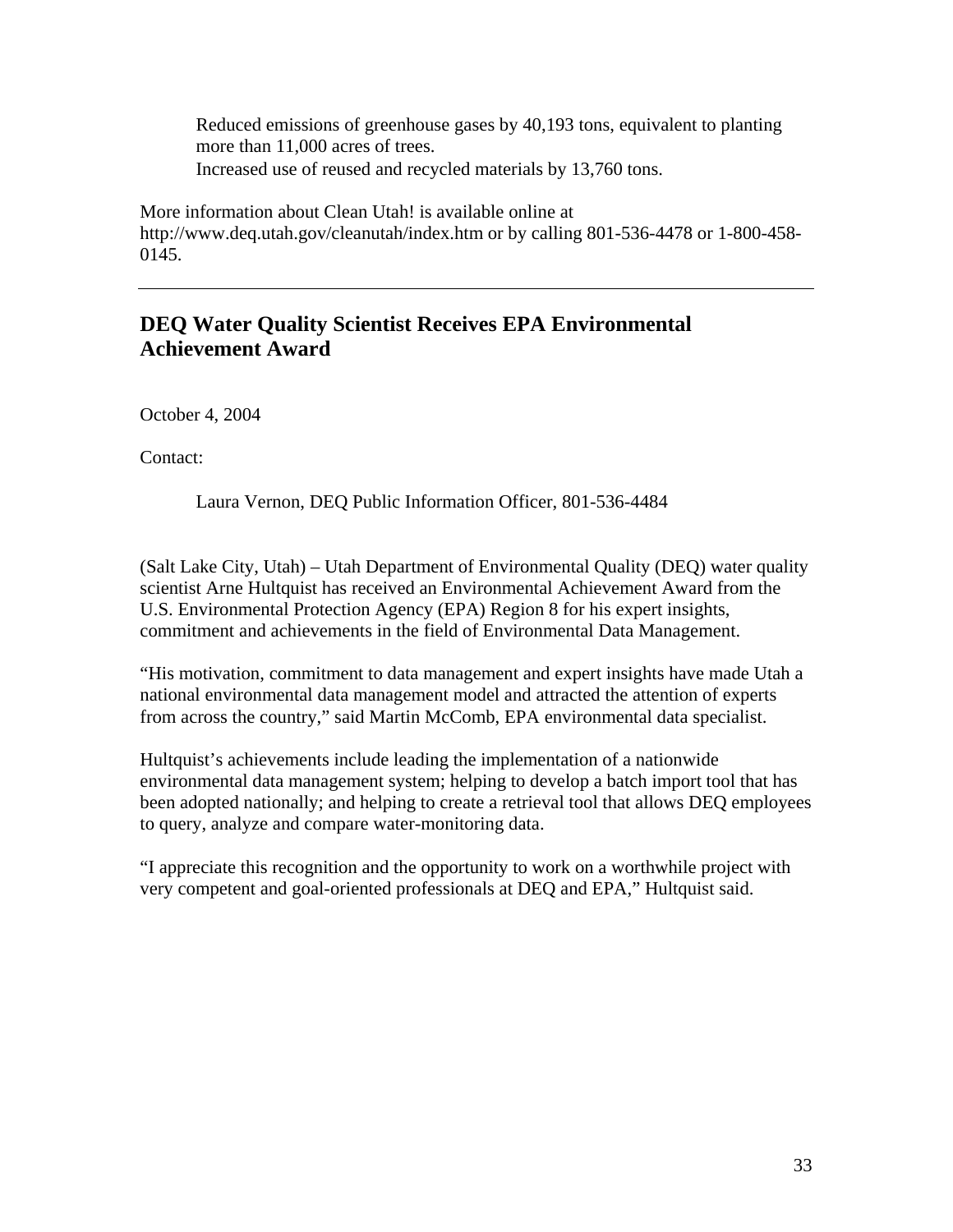## **Utah DEQ and EPA Offer Free Petroleum Brownfields Workshop**

October 5, 2004

Contacts:

Dale Urban, Division of Environmental Response and Remediation (801) 536- 4145 Melissa Turchi, Division of Environmental Response and Remediation (801) 536- 0078

(Salt Lake City, Utah) -- The Utah Department of Environmental Quality (DEQ) and the U.S. Environmental Protection Agency (EPA) have teamed up to offer a free Petroleum Brownfields 2004 Workshop on Wednesday, Oct. 27, at the State Office Building Auditorium, Capitol Hill, in Salt Lake City, Utah.

Many communities in Utah have been left with vacant contaminated land that hinders redevelopment and restoration of a healthy local economy and tax base. This one-day workshop will give participants a better understanding of redevelopment opportunities at underutilized properties with petroleum-based contamination.

DEQ was recently awarded a \$200,000 EPA Brownfields grant to inventory and assess contamination at abandoned gasoline stations statewide, and is actively looking for sites to consider.

The workshop will focus on the Brownfields and Grant Process, Case Studies of Revitalization Efforts, Regulatory Program Overviews, Panel Discussions on Redevelopment Strategies and Hands-On Problem Solving. Participants will also get a chance to meet federal, state and local leaders and regulators; environmental consultants; insurance representatives; bankers; and commercial developers who are involved in economic redevelopment projects throughout Utah.

Attendance is limited to 100 people. Early registration is encouraged. If you have any questions about the upcoming workshop, please contact Dale Urban or Melissa Turchiat (801) 536-4100 or by email at durban@utah.gov or mturchi@utah.gov.

Workshop registration forms and additional information are available online at www.undergroundstoragetanks.utah.gov.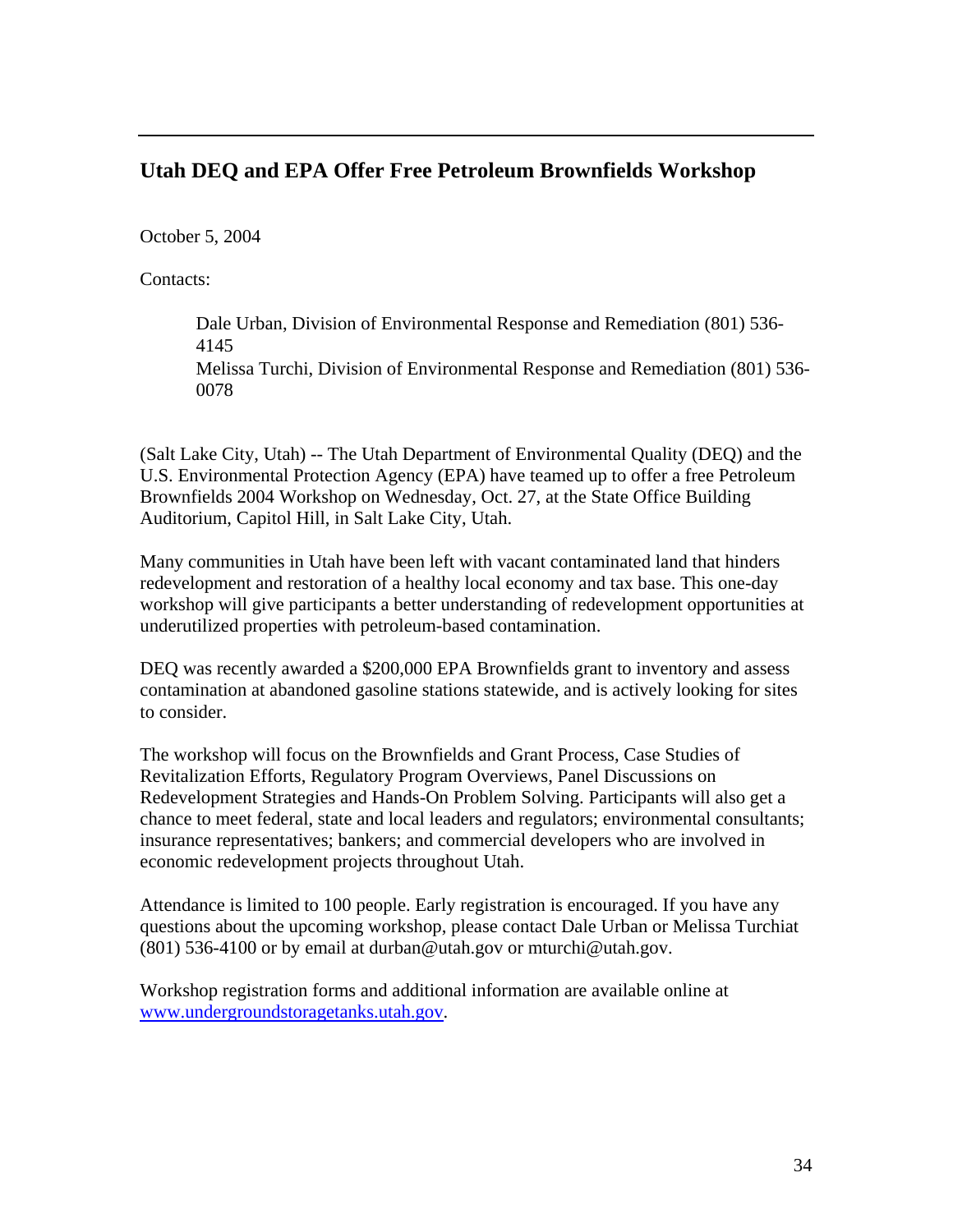# **Water Quality Board Approves Use Of Gray Water**

October 12, 2004

Contact:

Kiran Bhayani, Division of Water Quality, 801-538-6080

(Salt Lake City, Utah) - While facing the fifth year of drought conditions in the fourth fastest growing state, the Utah Water Quality Board has adopted a rule allowing the use of gray water for subsurface irrigation. As an alternative method of conservation, a productive use of gray water can save on upgrades and expansion of water and wastewater facilities, conserve energy, and reduce pollution in waterways. It is estimated that in 2050 Utah will need 125 billion gallons of additional water supply. It is projected that 131 billion gallons could be saved through all conservation methods.

Gray water does not include water from toilets, kitchen sinks, dishwashers, photo lab sinks and garage floor drains. It does include water reused from bathtubs, showers, bathroom sinks and washing machines. Using gray water conserves fresh water resources, but it can only be used for subsurface irrigation of nonedible landscape plants. While gray water contains nutrients healthy for plant life, it can also contain bacteria and viruses that could be harmful to people.

Using gray water requires a recycling system, which typically includes storage, subsurface drip irrigation or drainfields to distribute water below the surface. Installations are limited to single-family residences for subsurface irrigation to prevent human contact with the water.

Cost of installation of a gray water system may range from \$4,000 for new systems to \$10,000 in retrofit situations.

The Utah Water Quality Board will delegate the approval authority of gray water usage to local health departments based on adequate resources for administration, technical capability, demonstration of legal authority, and support from the County Commission and Board of Health for implementation and enforcement. A local health department could review, approve, inspect and oversee gray water systems installed within its jurisdiction. The health department may require third-party operation, maintenance and repair contract, and fees for approval and oversight of these systems. Please contact your local health department for further assistance and approvals.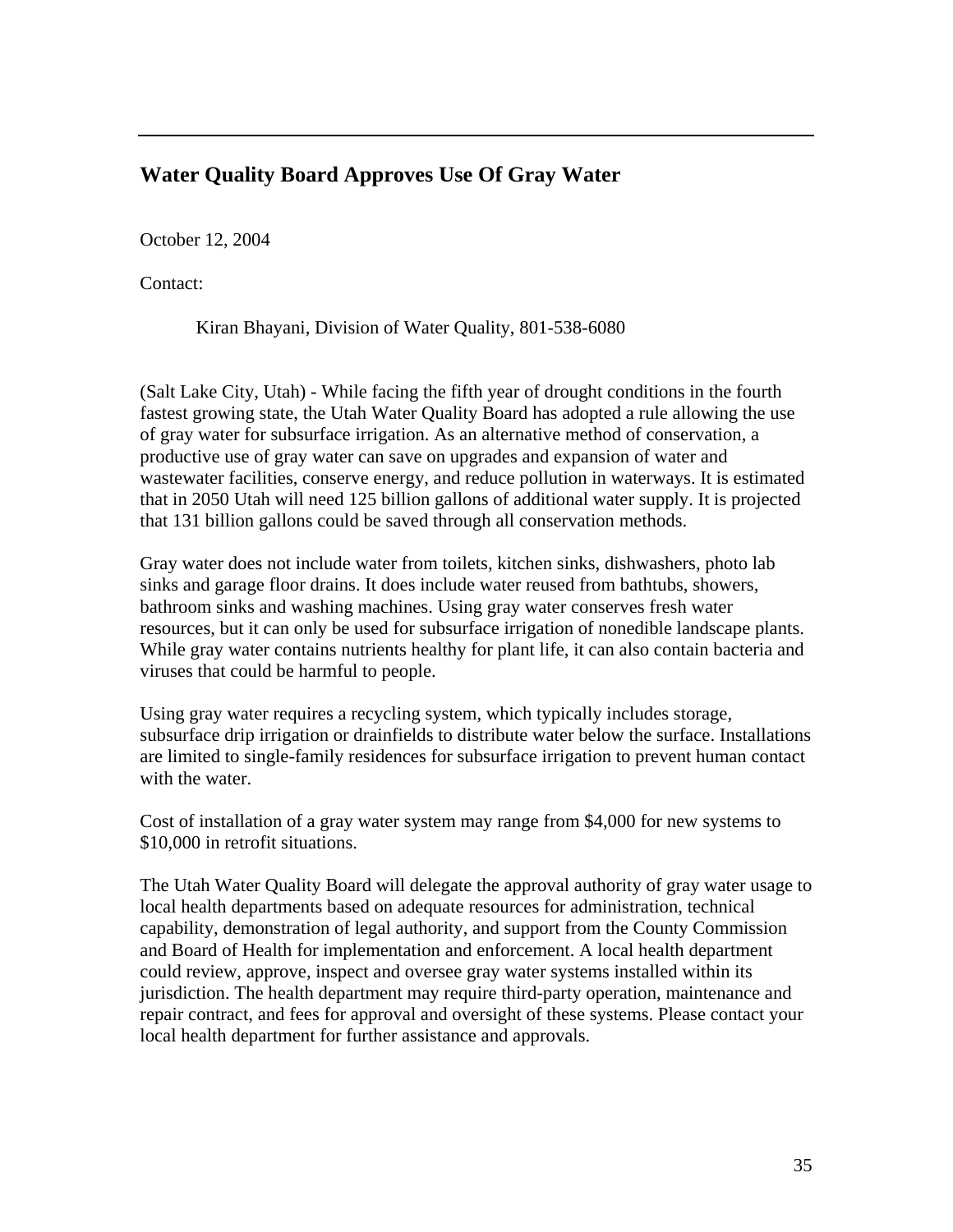### **Health Officials Issue Fish Advisory for Silver Creek**

October 27, 2004

Contacts:

Utah Department of Environmental Quality: John Whitehead, (801) 538-6053 Utah Department of Health: Jana Kettering, (801) 538-6339 Summit County Health Department: Robert Swensen, (435) 336-3227

(Salt Lake City, Utah) - Elevated arsenic levels have been found in trout from Silver Creek in Summit County, prompting the Utah Department of Environmental Quality (UDEQ), Utah Department of Health (UDOH) and Summit County Health Department to issue a fish consumption advisory.

Officials are recommending that adults should limit their consumption of these trout to no more than two 8-ounce servings per month. Pregnant women, nursing mothers and children under age 12 should not eat more than one 4-ounce serving per month. A serving for meat and fish is the size of a deck of cards.

As a part of a water quality and mine waste investigation on Silver Creek, trout were sampled from four different locations on Silver Creek. Elevated arsenic levels were found in about one-fourth of the fish sampled. A risk assessment shows that adults eating more than two 8-ounce servings per month over a long period of time could result in an intake of arsenic that exceeds the U.S. Environmental Protection Agency health standards, based on UDOH analysis. Any health risks associated with eating fish from Silver Creek are based on long-term consumption and are not tied to eating fish occasionally. Other metals that were analyzed did not appear to pose a human health risk, according to the UDOH analysis. No known illnesses have been associated with consuming trout from the creek to date.

Fish consumption advisory signs will be posted at access points along the creek, primarily along the rail trail that parallels Silver Creek. In addition, information about the advisory will be distributed at kiosks at trailheads along the rail trail and at the information center in Park City.

UDEQ, UDOH and Summit County Health Department will continue to monitor arsenic levels in the fish and water. The advisory will be updated as needed based on additional information.

Click here for more information (opens in a new window).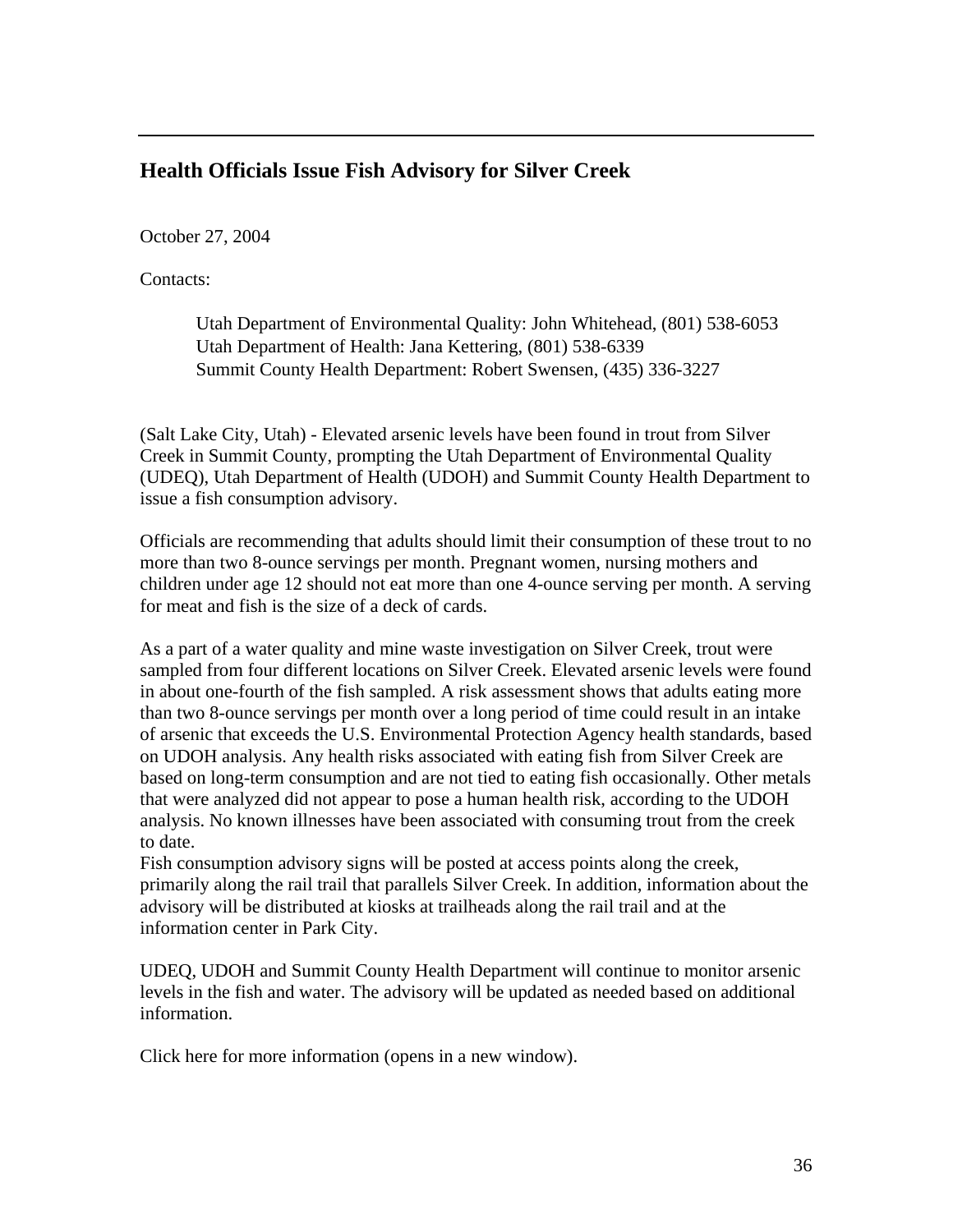## **Oxy Fuel No Longer Required in Utah County**

October 28, 2004

Contacts:

Joe Thomas, Mobile Sources Manager, Division of Air Quality, (801) 536-4175 Ran McDonald, Environmental Scientist, Division of Air Quality, (801) 536-4071

(Salt Lake City, Utah) – For the first time in 12 years, oxygenated fuel will no longer be required in Utah County during the winter. Utah County meets federal health standards for carbon monoxide, thus eliminating the need for oxygenated fuel.

According to the Utah Division of Air Quality, carbon monoxide levels in Utah County will not exceed the ambient air quality standard for the next ten years. This result can be attributed to better emissions technology that is part of vehicles manufactured after 1996.

Earlier this year, Utah developed a maintenance plan that removed the oxygenated fuel requirement in Utah County and also requested the U.S. Environmental Protection Agency to remove the oxygenated fuel requirement in Utah County. EPA informed the Utah Petroleum Association that elimination of the oxygenate requirement would not adversely affect the environment in Utah County and that there would be no federal action to require refiners to produce oxygenated fuels for Utah County.

The oxygenated fuel requirement in Utah County began in November 1992 as a way to bring the county back into compliance with the federal health standards for carbon monoxide. Carbon monoxide is an odorless, colorless gas that forms when the carbon in fuels does not completely burn. Vehicle exhaust contributes roughly 60 percent of all carbon monoxide emissions nationwide, and up to 95 percent in cities. Other sources include fuel combustion in industrial processes and natural sources such as wildfires.

Carbon monoxide concentrations typically are highest during cold weather, because cold temperatures make combustion less complete and cause inversions that trap pollutants low to the ground.

Carbon monoxide enters the bloodstream through the lungs and binds chemically to hemoglobin, the substance in blood that carries oxygen to cells. In this way, carbon monoxide reduces the amount of oxygen reaching the body's organs and tissues.

People with cardiovascular disease, such as angina, are most at risk from carbon monoxide. These individuals may experience chest pain and more cardiovascular symptoms if they are exposed to carbon monoxide, particularly while exercising. In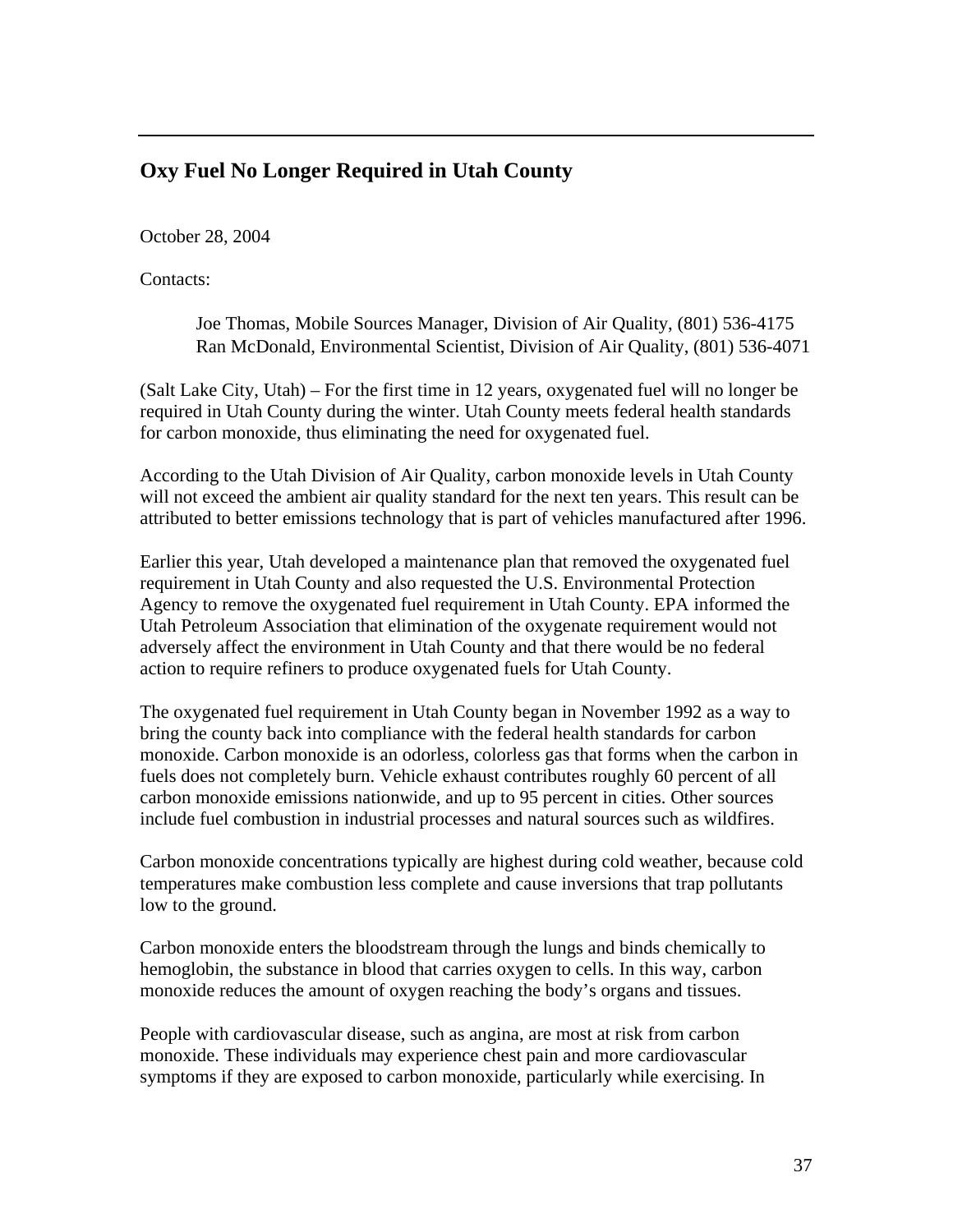healthy individuals, exposure to higher levels of carbon monoxide can affect mental alertness and vision.

# **"Red Light – Green Light" Air Quality Program Begins Monday**

October 29, 2004

Contacts:

Cheryl Heying, Planning Manager, Division of Air Quality, (801) 536-4015 Laura Vernon, DEQ Public Information Officer, (801) 554-4944

(Salt Lake City, Utah) — The Department of Environmental Quality's "Red Light Green Light" Choose Clean Air program, which curtails wood burning along the Wasatch Front during winter inversions, starts its 12th season Monday, Nov. 1, 2004, and continues until March 1, 2005.

The Bear River Health Department also has its own wood-burning program for Cache County. It was implemented in January 2003 as a proactive measure to reduce air pollution in Cache County and protect the health of residents. The Bear River Health Department's program for Cache County is similar to the one in effect along the Wasatch Front.

Wood-burning conditions are identified as "RED, YELLOW, GREEN." The system, used to notify citizens when they can burn, is simple: A red light indicates burning is prohibited, yellow means a voluntary no burn, and green means burning is allowed. Wood- and coal-burning fireplaces and stoves, when used, should be operated properly to reduce pollution.

Residents will also be asked to drive as little as possible during red and yellow days because cars contribute significantly to the area's air pollution. Industries will be asked to minimize their release of air pollutants and to ensure that air pollution control equipment is functioning properly. More information on actions residents can take to reduce pollution is available on the "Choose Clean Air" web site at www.cleanair.utah.gov.

Air Quality Division Director Rick Sprott urges citizens to be as committed to reducing pollution this winter as they were this summer. "Clean air is vital to public health and our quality of life and requires that residents proactively do what they can to keep the air they breathe as clean as possible," he said.

"We encourage people to choose clean-air activities that fit into their lifestyle, because their individual actions really do make a collective difference in keeping our air clean," Sprott said.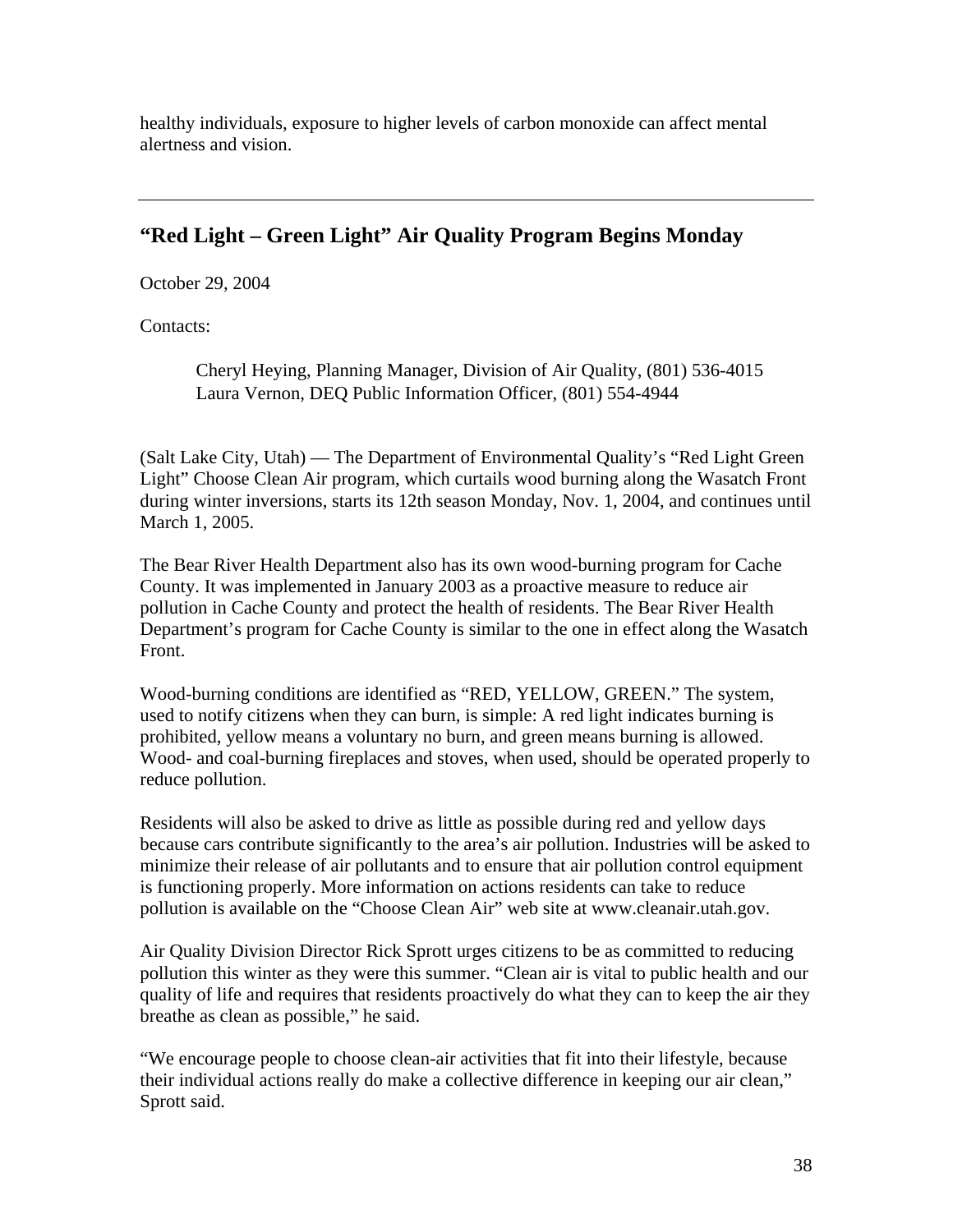The program reduces particulate air pollution (PM10 and PM2.5) and carbon monoxide in Davis, Salt Lake, Utah and Weber counties. PM10 are particles of any kind that are 10 microns or less in diameter. They are 1/10 of a diameter of human hair. PM2.5 are particles smaller than PM10. Wood burning produces soot and dust that are components of particulate, as are emissions from vehicles and other engines.

Fine particles can become lodged in lung tissue, decreasing lung function. They can increase susceptibility to respiratory infections and can aggravate existing respiratory diseases, such as asthma and chronic bronchitis. The elderly, children and people with existing heart or lung disease are the most sensitive to particulate air pollution.

It is possible to have a "red day" without exceeding the federal health-based standards for PM10, PM2.5 or carbon monoxide because red days are called as pollution begins to approach unhealthy levels.

Fines can be levied against individuals who use a wood-burning fireplace or stove during a red-burn period. A first-time offender is charged up to \$25; a second-time offender pays \$50 to \$150; and a third-time offender faces fines from \$150 to \$299.

Also, because Utah County meets federal health standards for carbon monoxide, it will not be required to have oxygenated fuel beginning Nov. 1.

Pollution conditions are announced daily by newspapers, television and radio stations. Recorded updates can be obtained from the Air Pollution Index Hotline at 975-4009 for Salt Lake and Davis counties and (800) 228-5434 elsewhere, and on the "Choose Clean Air" web site at www.cleanair.utah.gov. Residents can also receive pollution conditions from the Choose Clean Air listserve. To sign up, visit www.cleanair.utah.gov.

Cache County residents may call (435) 792-6612 for recorded daily updates on the woodburn conditions in their area. Residents may also report illegal burning on "red days" by calling (435) 792-6611.

#### **Utah Small Businesses Recognized for Reducing Air Pollution**

December 8, 2004

Contacts:

Regg Olsen, Utah Division of Air Quality, (801) 536-4165 Russ Larsen, Hughes General Contractors, (801) 292-1411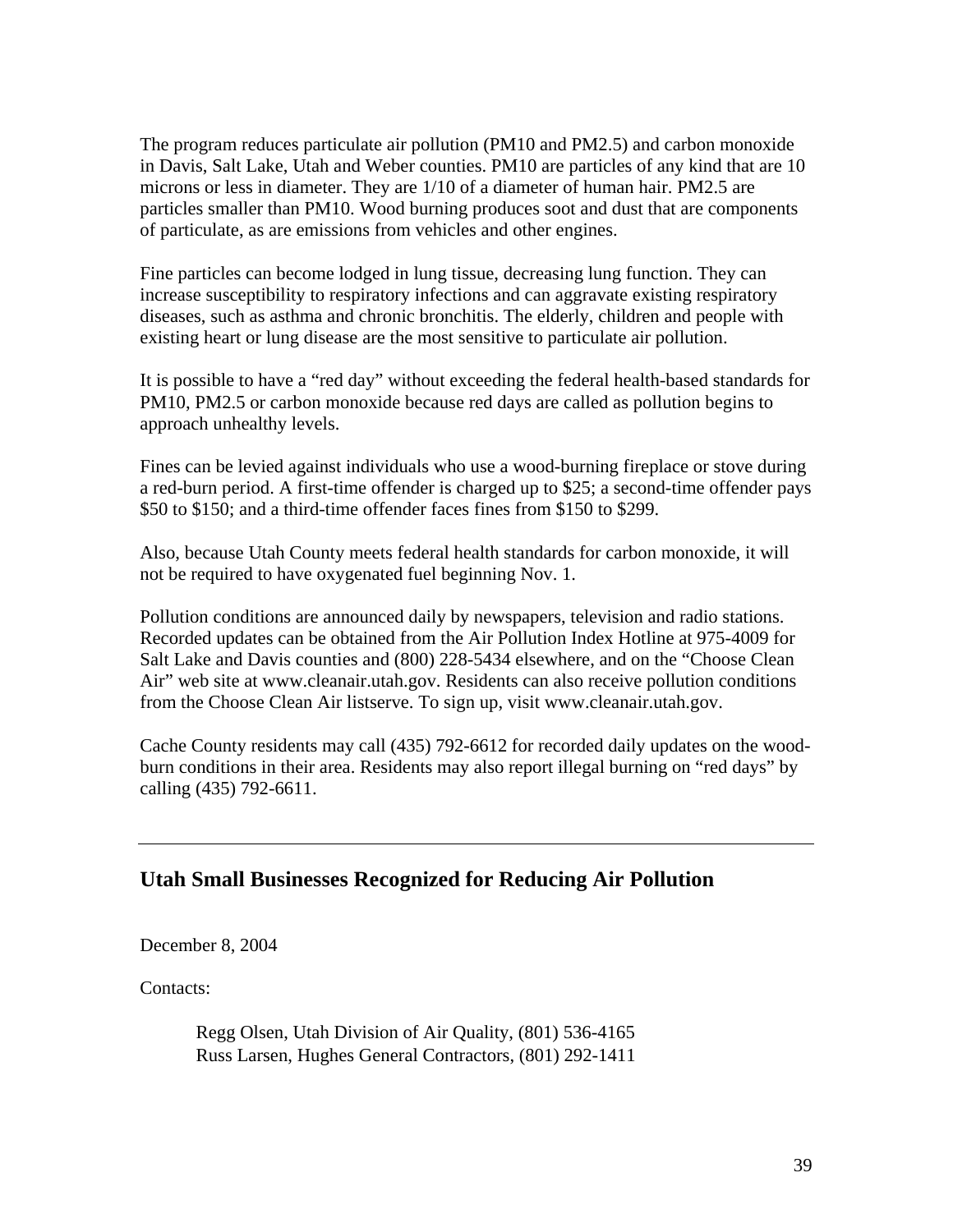(Salt Lake City, Utah) – The Utah Air Quality Compliance Advisory Panel (CAP) has recognized the Cache Valley Chamber of Commerce, Star Foundry and Cerro Wire and Cable for their efforts to "put their best foot forward" in preventing or reducing air pollution.

In response to last year's inversion and air quality concerns in the Cache Valley, local businesses worked together to do what they could to reduce air pollution. The CAP honored the Cache Valley Chamber of Commerce as a way of collectively recognizing those businesses for voluntarily taking action to protect public health and the environment.

Star Foundry, a metal casting business in Salt Lake City, upgraded its fume and dust collection system, switched to a higher grade sand with less dust and began recycling molding sand. Additionally, most of the castings are made from recycled or scrap metal, and the scrap metal is purchased from local recyclers. All of the machine and metallic refuse is sent to metal recycling centers.

Cerro Wire and Cable in Harrisville reduced waste by eliminating carton product packaging and changing to shrink film packaging. The company also eliminated unfriendly environmental heavy metals by changing PVC compounding formulas, redesigned plastic spools to reduce plastic waste and recycled copper and PVC scrap.

"We realize that these efforts are not easy or cheap, especially for small businesses with limited resources," said CAP Chairman Russ Larsen of Hughes General Contractors. "But these efforts really do pay off in the long run."

The CAP is a small business advisory panel to the Utah Division of Air Quality. This year is the second for the panel to recognize small businesses for having an environmentally friendly business approach, encouraging practices that reduce or prevent air pollution and being in compliance with air quality laws.

### **Utah Celebrates 30 Years of Safe Drinking Water**

December 16, 2004

Contact:

Kevin Brown, Director, Division of Drinking Water, (801) 536-4188

(Salt Lake City, Utah) – Utah today celebrates the passage of the federal Safe Drinking Water Act of 1974, which has been protecting drinking water sources and providing safe drinking water to millions of Utahns and visitors to Utah for 30 years.